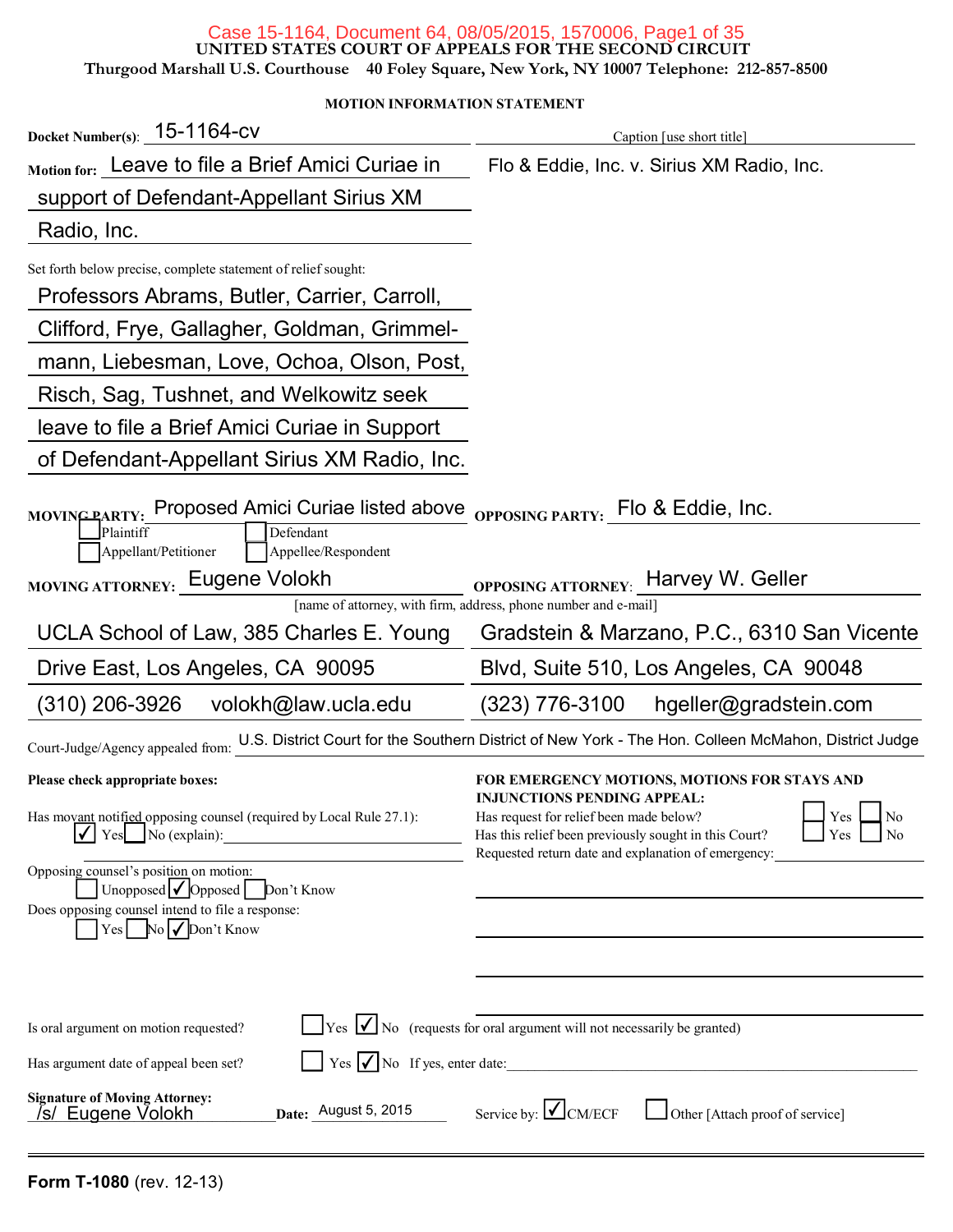# **15-1164-cv**

# United States Court of Appeals

# *for the* Second Circuit

FLO & EDDIE, INC., a California Corporation, individually and on behalf of all others similarly situated,

*Plaintiff-Appellee,*

 $-V. -$ 

SIRIUS XM RADIO, INC., a Delaware Corporation,

*Defendant-Appellant,*

DOES, 1 THROUGH 10,

*Defendants.*

–––––––––––––––––––––––––––––– ON APPEAL FROM THE UNITED STATES DISTRICT COURT FOR THE SOUTHERN DISTRICT OF NEW YORK

#### **MOTION OF HOWARD ABRAMS, BRANDON BUTLER, MICHAEL CARRIER, MICHAEL CARROLL, RALPH CLIFFORD, BRIAN FRYE, WILLIAM GALLAGHER, ERIC GOLDMAN, JAMES GRIMMELMANN, YVETTE LIEBESMAN, BRIAN LOVE, TYLER OCHOA, DAVID OLSON, DAVID POST, MICHAEL RISCH, MATTHEW SAG, REBECCA TUSHNET, AND DAVID WELKOWITZ FOR LEAVE TO FILE A BRIEF** *AMICI CURIAE* **IN SUPPORT OF DEFENDANT-APPELLANT SIRIUS XM RADIO INC.**

EUGENE VOLOKH UCLA SCHOOL OF LAW 385 Charles E. Young Drive East Los Angeles, CA 90095 (310) 206-3926

*Attorney for Amici Curiae Copyright and Intellectual Property Law Professors*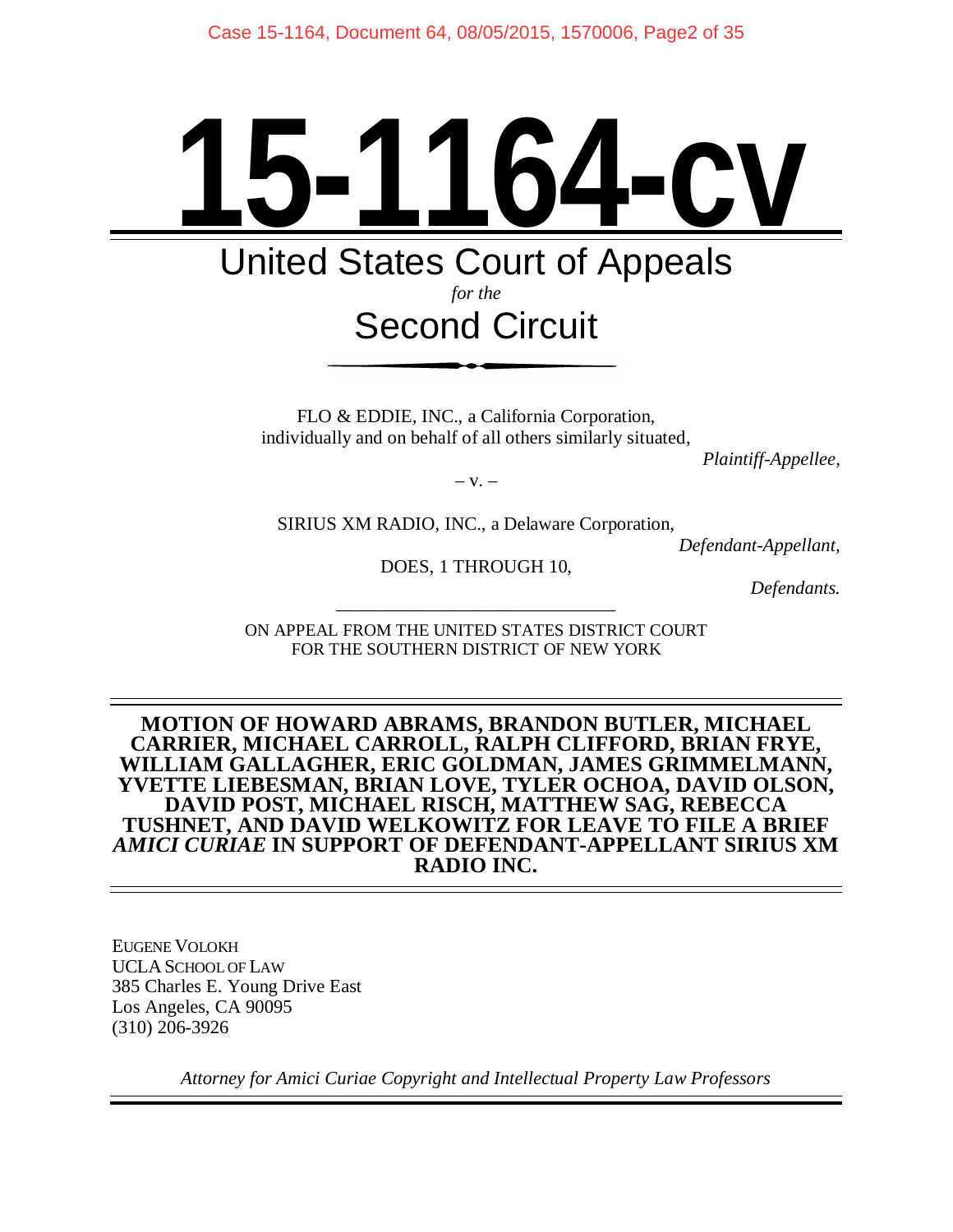## **MOTION OF HOWARD ABRAMS, BRANDON BUTLER, MICHAEL CARRIER, MICHAEL CARROLL, RALPH CLIFFORD, BRIAN FRYE, WILLIAM GALLAGHER, ERIC GOLDMAN, JAMES GRIMMELMANN, YVETTE LIEBESMAN, BRIAN LOVE, TYLER OCHOA, DAVID OLSON, DAVID POST, MICHAEL RISCH, MATTHEW SAG, REBECCA TUSHNET, AND DAVID WELKOWITZ FOR LEAVE TO FILE A BRIEF** *AMICI CURIAE* **IN SUPPORT OF DEFENDANT-APPELLANT SIRIUS XM RADIO INC.**

Pursuant to Federal Rule of Appellate Procedure 29(b), counsel for prospective *amici curiae* respectfully moves for leave to file a Brief *Amici Curiae* of Howard Abrams, Brandon Butler, Michael Carrier, Michael Carroll, Ralph Clifford, Brian Frye, William Gallagher, Eric Goldman, James Grimmelmann, Yvette Liebesman, Brian Love, Tyler Ochoa, David Olson, David Post, Michael Risch, Matthew Sag, Rebecca Tushnet, and David Welkowitz in Support of Defendant-Appellant Sirius XM Radio, Inc. Defendant-Appellant has consented to the filing, but Plaintiff-Appellee has not.

Based on the background and interest of *amici*, counsel respectfully requests that the Court grant this motion. In support of the present motion, counsel states the following:

1. *Amici curiae*, whose names and institutional affiliations are listed in the Appendix, are all professors at U.S. law schools who teach and write about copyright law or about intellectual property law in general. *Amici* are familiar with the history of copyright law and have published numerous books and articles about copyright law or intellectual property law.

1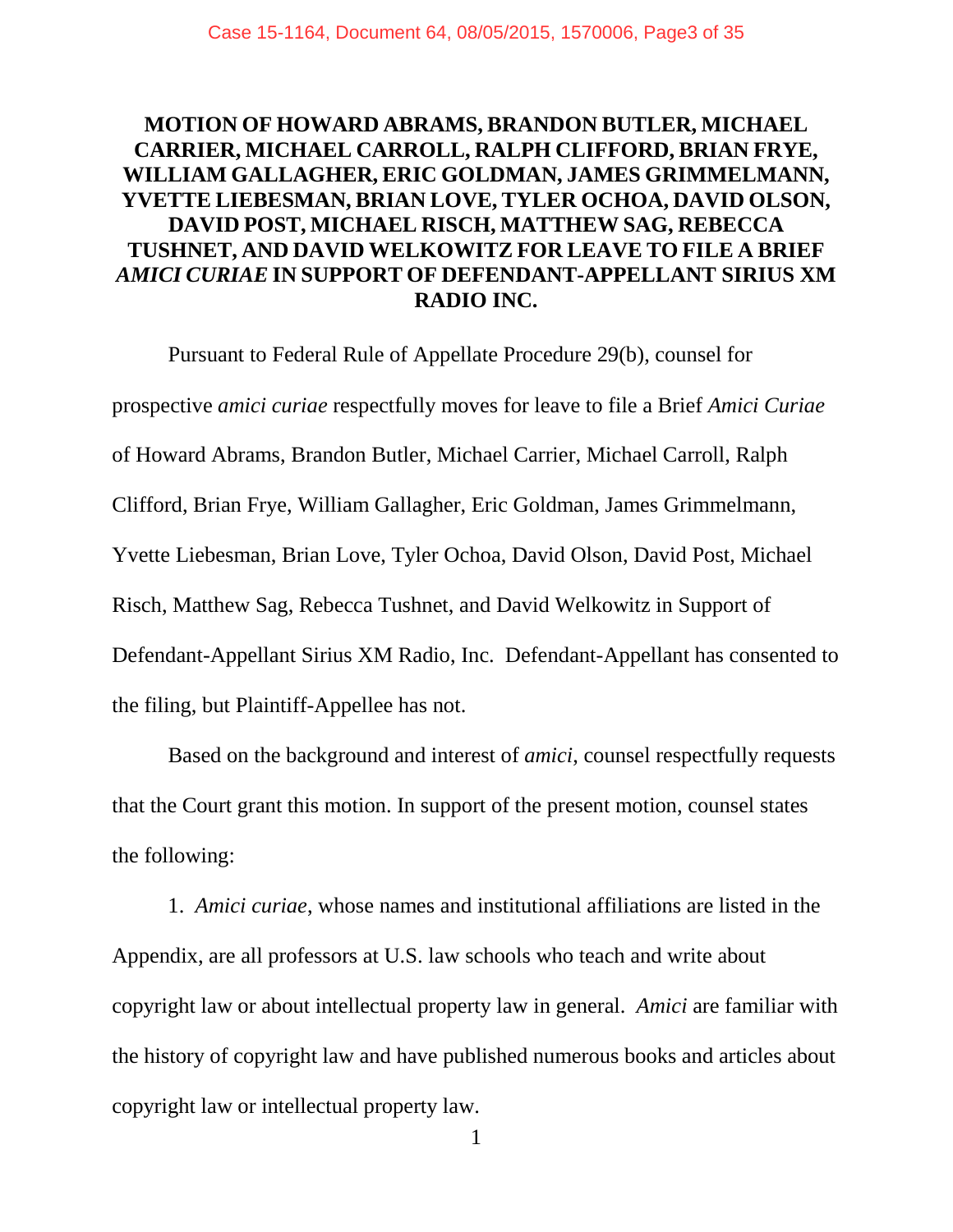2. *Amici* do not have any financial interest in the outcome of this litigation. The only interest that *amici* have in this litigation is a respect for the historical development of copyright law, and a commitment to the orderly development of copyright law in the future.

3. *Amici* offer a perspective on the historical development of copyright law and the purported common-law right of public performance that is richer and more detailed than those of the parties, and one that is untainted by any financial interest in the outcome.

4. *Amici* do not necessarily agree on the merits of a public performance right for sound recordings, but *amici* agree that 1) historically there has not been any public performance right in sound recordings under state law, and 2) the issue should be addressed prospectively on a nationwide basis, by Congress, rather than on a piecemeal basis through state-by-state litigation.

5. A copy of the proposed brief is attached as Exhibit A to this motion.

WHEREFORE, the undersigned counsel respectfully requests that the Court grant its motion for leave to file the brief *amici curiae*.

2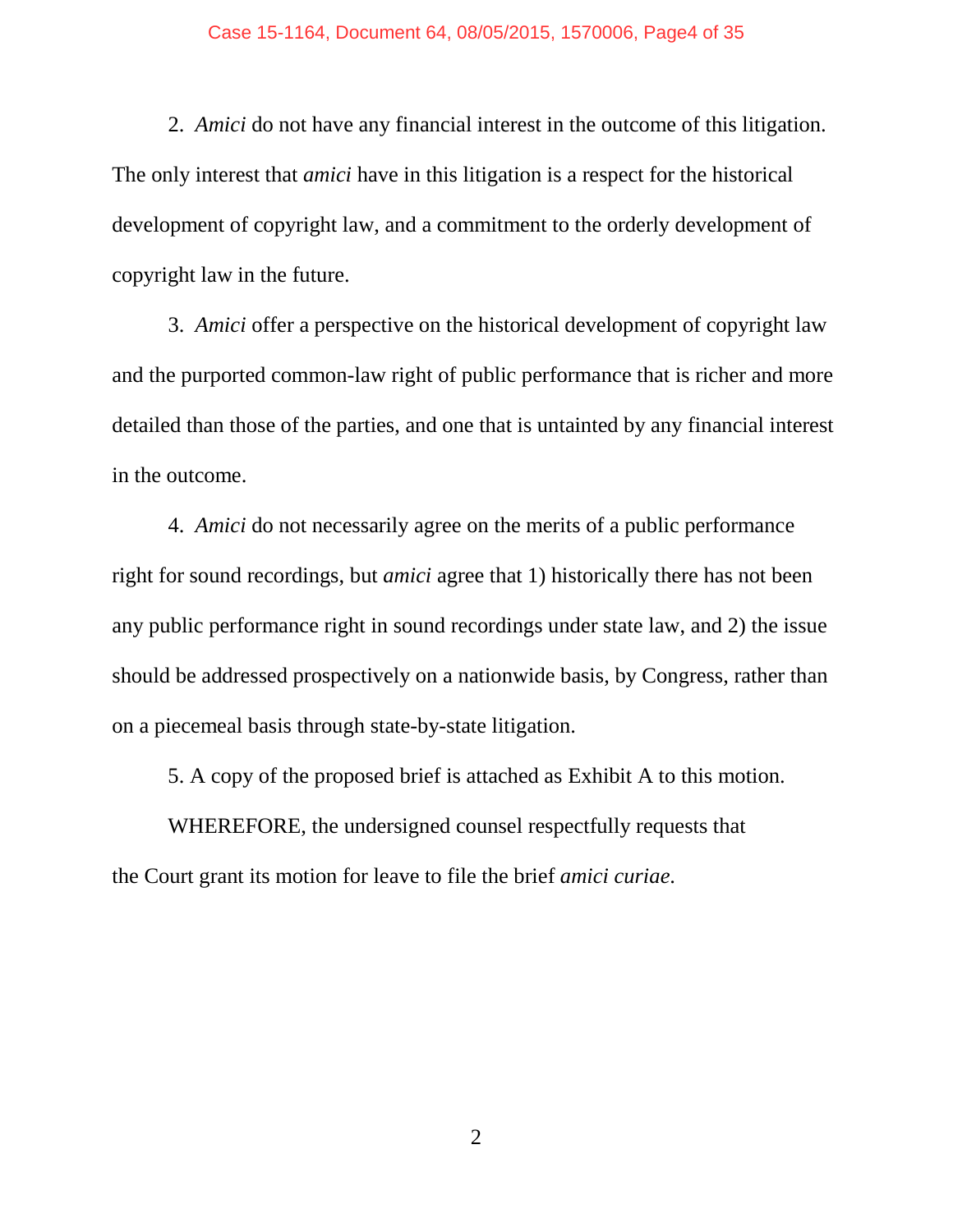Respectfully submitted,

Dated August 5, 2015 By: /s/ Eugene Volokh

Eugene Volokh UCLA School of Law 385 Charles E. Young Drive East Los Angeles, CA 90095 (310) 206-3926 volokh@law.ucla.edu

Counsel of Record for Proposed *Amici Curiae* Copyright and Intellectual Property Law Professors Howard Abrams, Brandon Butler, Michael Carrier, Michael Carroll, Ralph Clifford, Brian Frye, William Gallagher, Eric Goldman, James Grimmelmann, Yvette Liebesman, Brian Love, Tyler Ochoa, David Olson, David Post, Michael Risch, Matthew Sag, Rebecca Tushnet, and David Welkowitz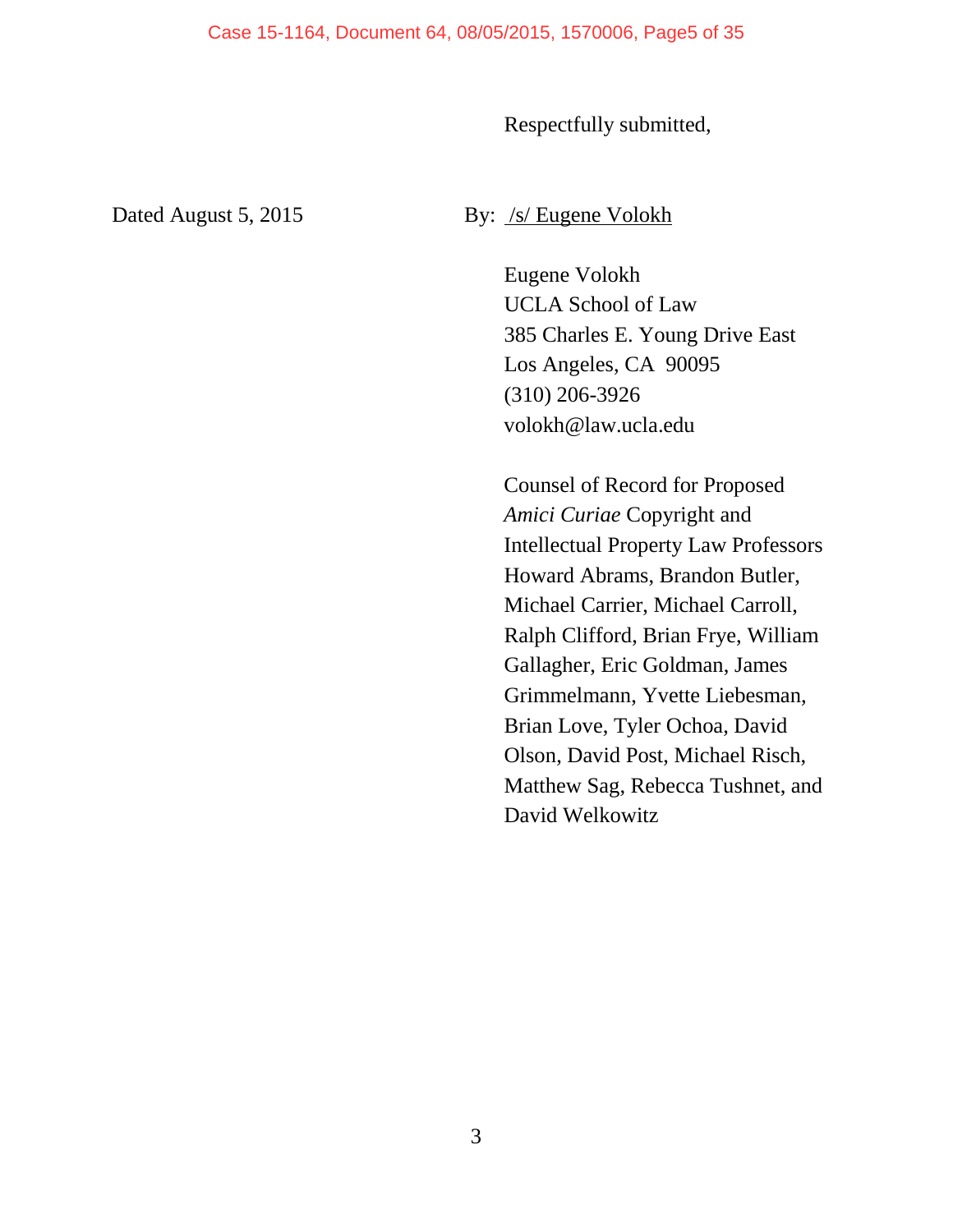Case 15-1164, Document 64, 08/05/2015, 1570006, Page6 of 35

# **EXHIBIT A**

(Proposed Brief Follows on Next Page)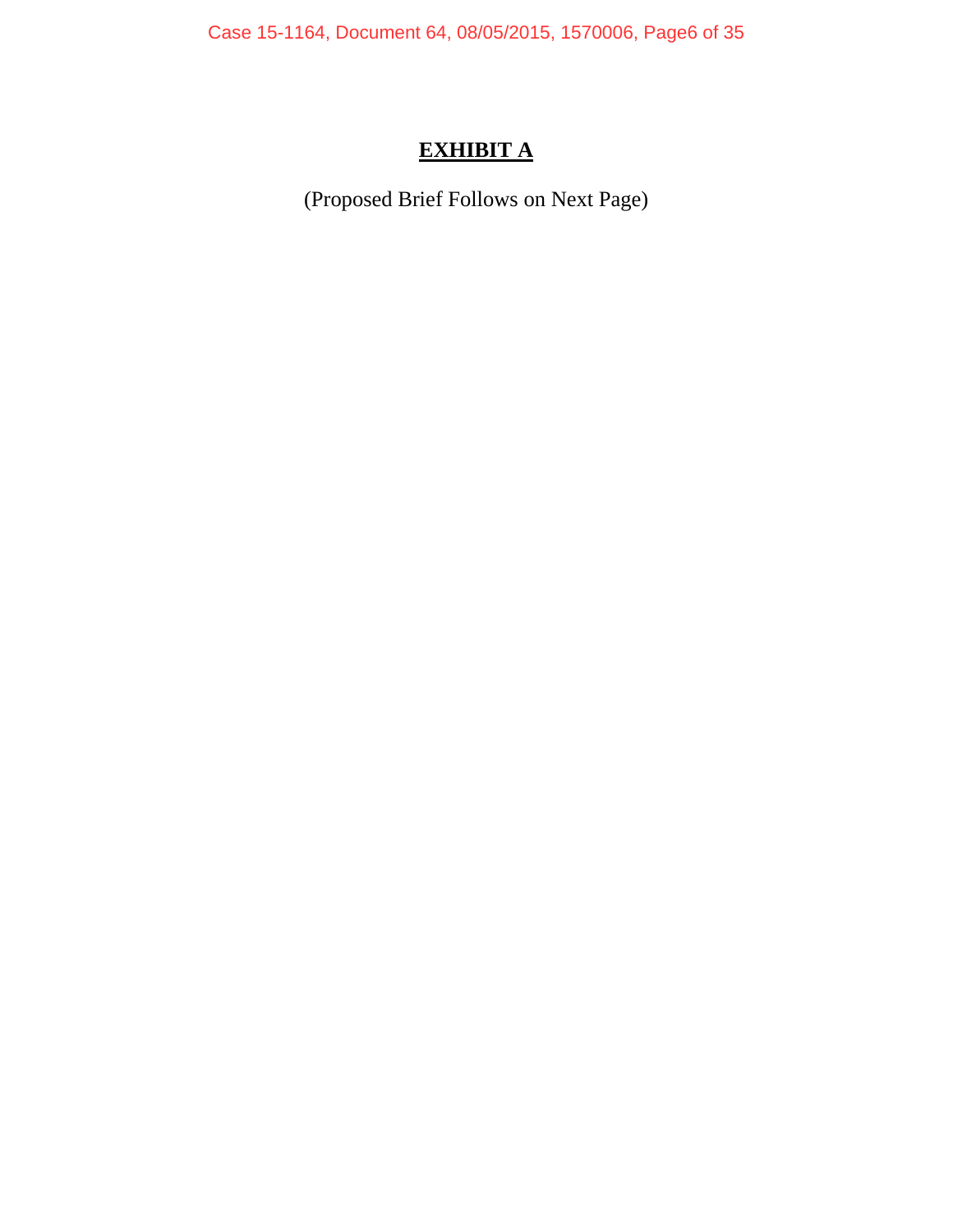# **15-1164-cv** United States Court of Appeals

# *for the* Second Circuit

FLO & EDDIE, INC., a California Corporation, individually and on behalf of all others similarly situated,

*Plaintiff-Appellee,*

 $-V. -$ 

SIRIUS XM RADIO, INC., a Delaware Corporation,

*Defendant-Appellant,*

DOES, 1 THROUGH 10,

*Defendants.*

–––––––––––––––––––––––––––––– ON APPEAL FROM THE UNITED STATES DISTRICT COURT FOR THE SOUTHERN DISTRICT OF NEW YORK

#### **BRIEF** *AMICI CURIAE* **OF HOWARD ABRAMS, BRANDON BUTLER, MICHAEL CARRIER, MICHAEL CARROLL, RALPH CLIFFORD, BRIAN FRYE, WILLIAM GALLAGHER, ERIC GOLDMAN, JAMES GRIMMELMANN, YVETTE LIEBESMAN, BRIAN LOVE, TYLER OCHOA, DAVID OLSON, DAVID POST, MICHAEL RISCH, MATTHEW SAG, REBECCA TUSHNET, AND DAVID WELKOWITZ IN SUPPORT OF DEFENDANT-APPELLANT SIRIUS XM RADIO INC.**

EUGENE VOLOKH UCLA SCHOOL OF LAW 385 Charles E. Young Drive East Los Angeles, CA 90095 (310) 206-3926

*Attorney for Amici Curiae Copyright and Intellectual Property Law Professors*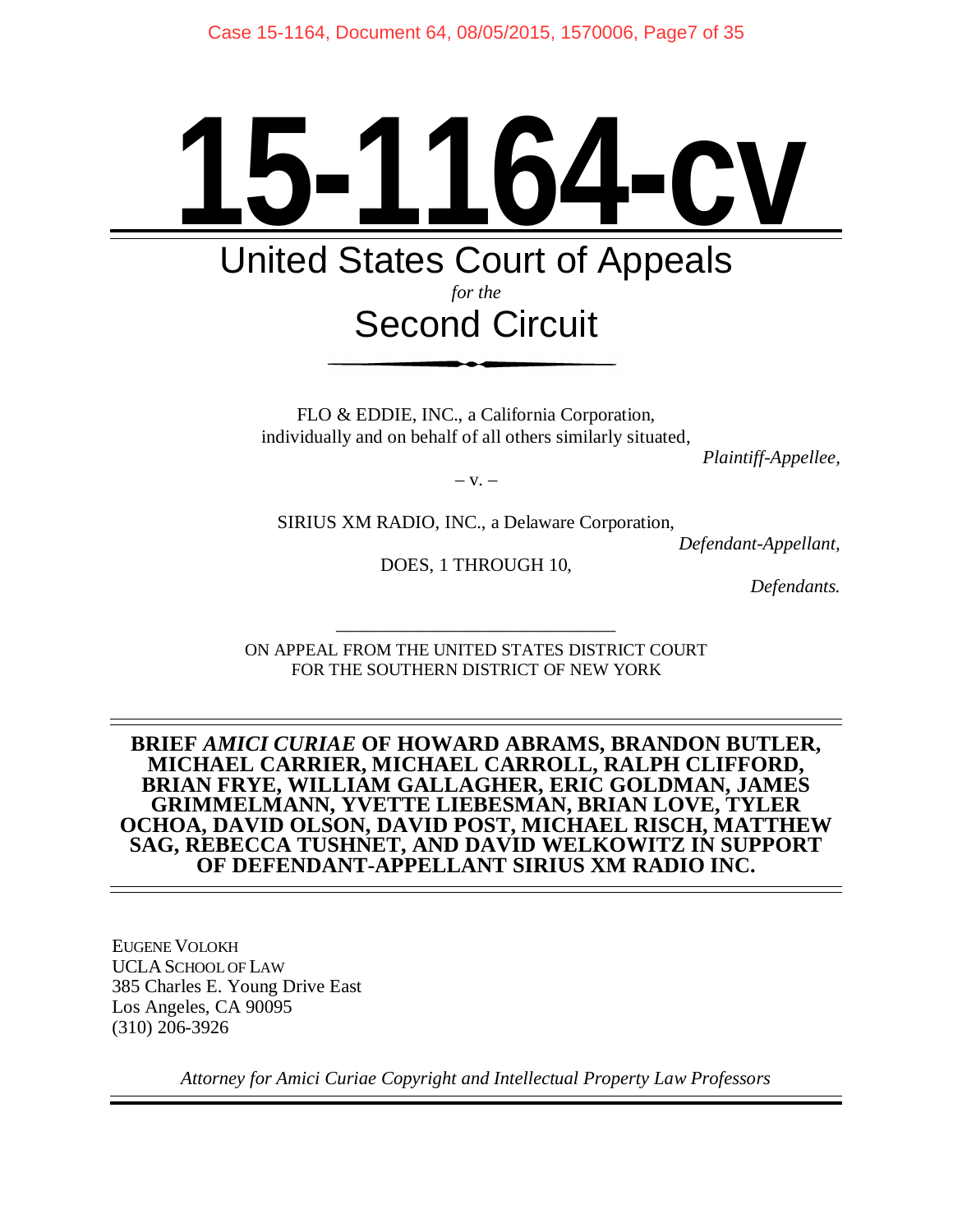# **TABLE OF CONTENTS**

| I.   |                                                                |
|------|----------------------------------------------------------------|
| II.  | For 75 Years, It Has Been Considered Settled Law That There Is |
|      | No Common-Law Public Performance Right for Sound Recordings5   |
| III. | Proponents Have Repeatedly Denied The Existence of Public      |
|      | Performance Rights When Seeking Relief From Congress. 13       |
|      |                                                                |
|      |                                                                |
|      |                                                                |
|      |                                                                |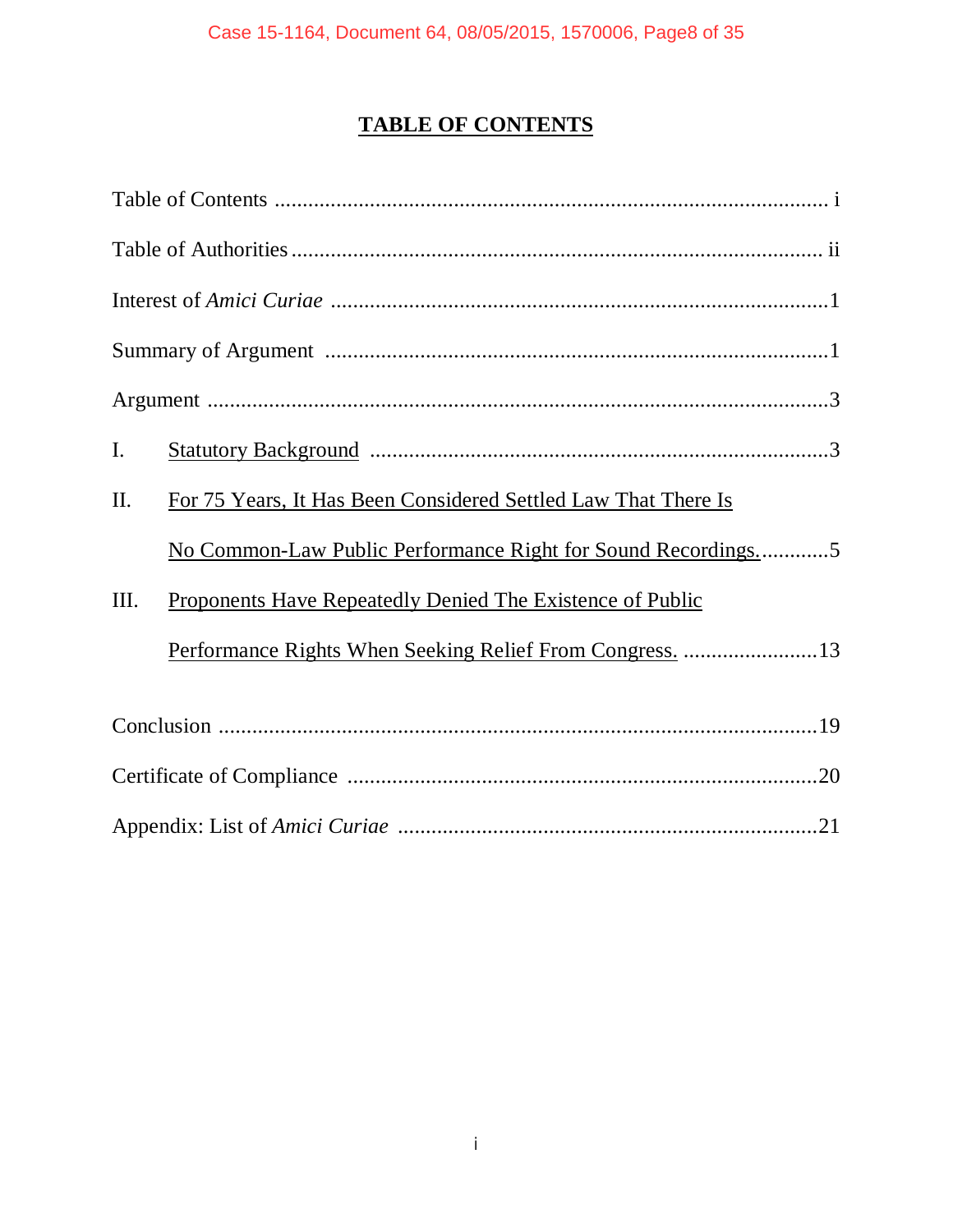# **TABLE OF AUTHORITIES**

# **Cases**

| Capitol Records, Inc. v. Mercury Records Corp., 221 F.2d 657                       |
|------------------------------------------------------------------------------------|
| Capitol Records, Inc. v. Naxos of America, Inc., 797 N.Y.S.2d 352 (2005) 10, 11    |
| Fleischer Studios, Inc. v. Ralph A. Freundlich, Inc., 73 F.2d 276 (2d Cir. 1934) 3 |
| Flo & Eddie, Inc. v. Sirius XM Radio, Inc., 62 F. Supp. 3d 325                     |
| Flo & Eddie, Inc. v. Sirius XM Radio, Inc., 114 U.S.P.Q.2d (BNA) 1997              |
| Holmes v. Hurst, 80 F. 514 (2d Cir. 1897), aff'd, 174 U.S. 82 (1899) 4             |
| Louis DeJonge & Co. v. Breuker & Kessler Co., 235 U.S. 33 (1914) 4                 |
| Metropolitan Opera Ass'n v. Wagner-Nichols Recorder Co., 101 NY.S.2d 483           |
|                                                                                    |
| RCA Mfg. Co. v. Whiteman, 114 F.2d 86 (2d Cir. 1940), cert. denied,                |
| <b>National Comics Publication v. Fawcett Publications, 191 F.2d 594</b>           |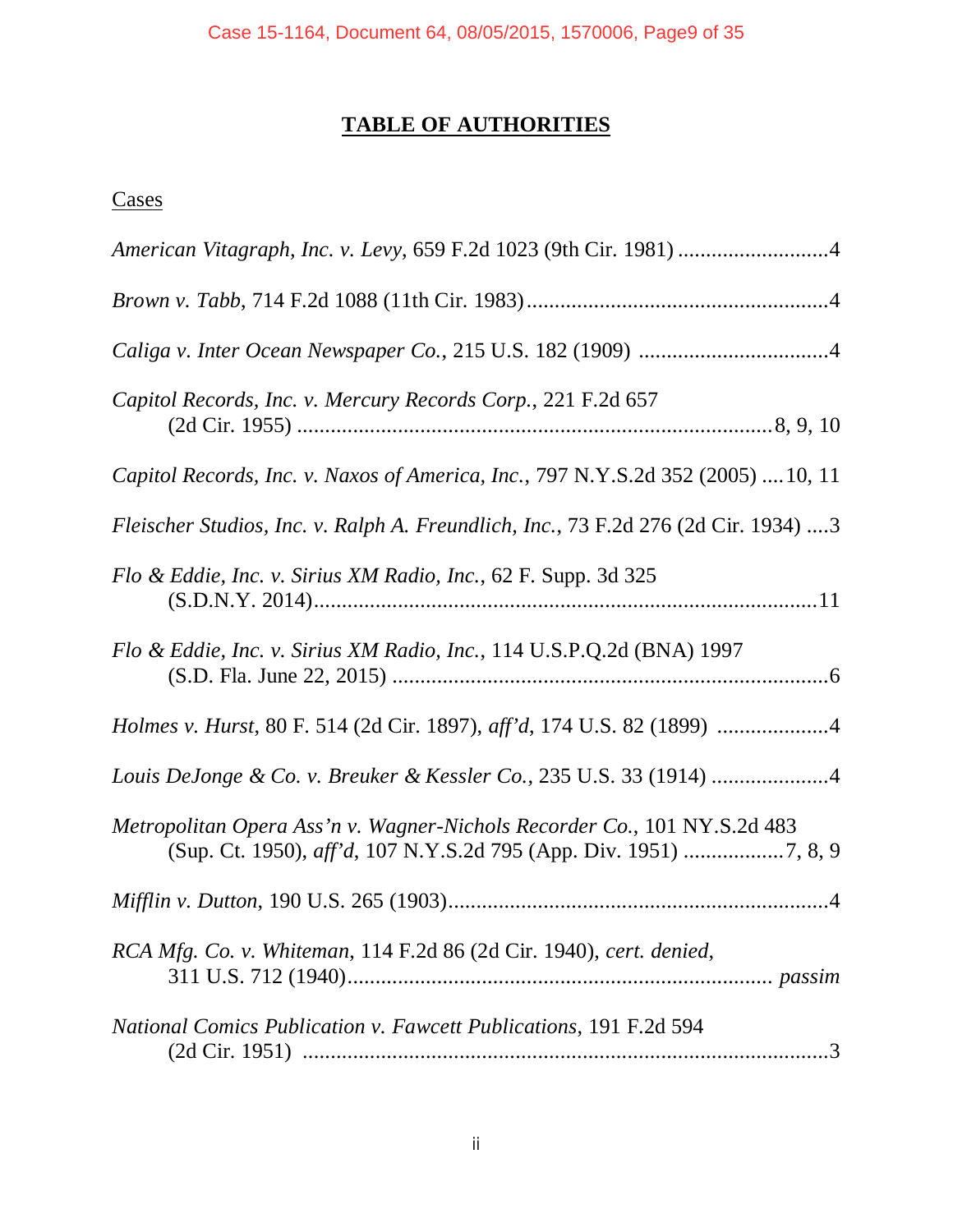| Rosette v. Rainbo Record Mfg. Corp., 354 F. Supp. 1183 (S.D.N.Y. 1973), |  |
|-------------------------------------------------------------------------|--|
|                                                                         |  |
|                                                                         |  |

#### **Statutes**

| Sound Recording Amendments Act of 1971, Pub. L. No. 92-140, § 1, |  |
|------------------------------------------------------------------|--|

#### Legislative Materials

| Copyright Law Revision, Hearings Before the Subcommittee on Patents, |
|----------------------------------------------------------------------|
| Trademarks, and Copyrights of the Senate Committee on the Judiciary, |
|                                                                      |
|                                                                      |

Copyright Law Revision, Hearings Before the Subcommittee on Patents, Trademarks, and Copyrights of the Senate Committee on the Judiciary, 90th Cong., 1st Sess., pursuant to S. Res. 37 on S. 597, Part 3 (1967)...................16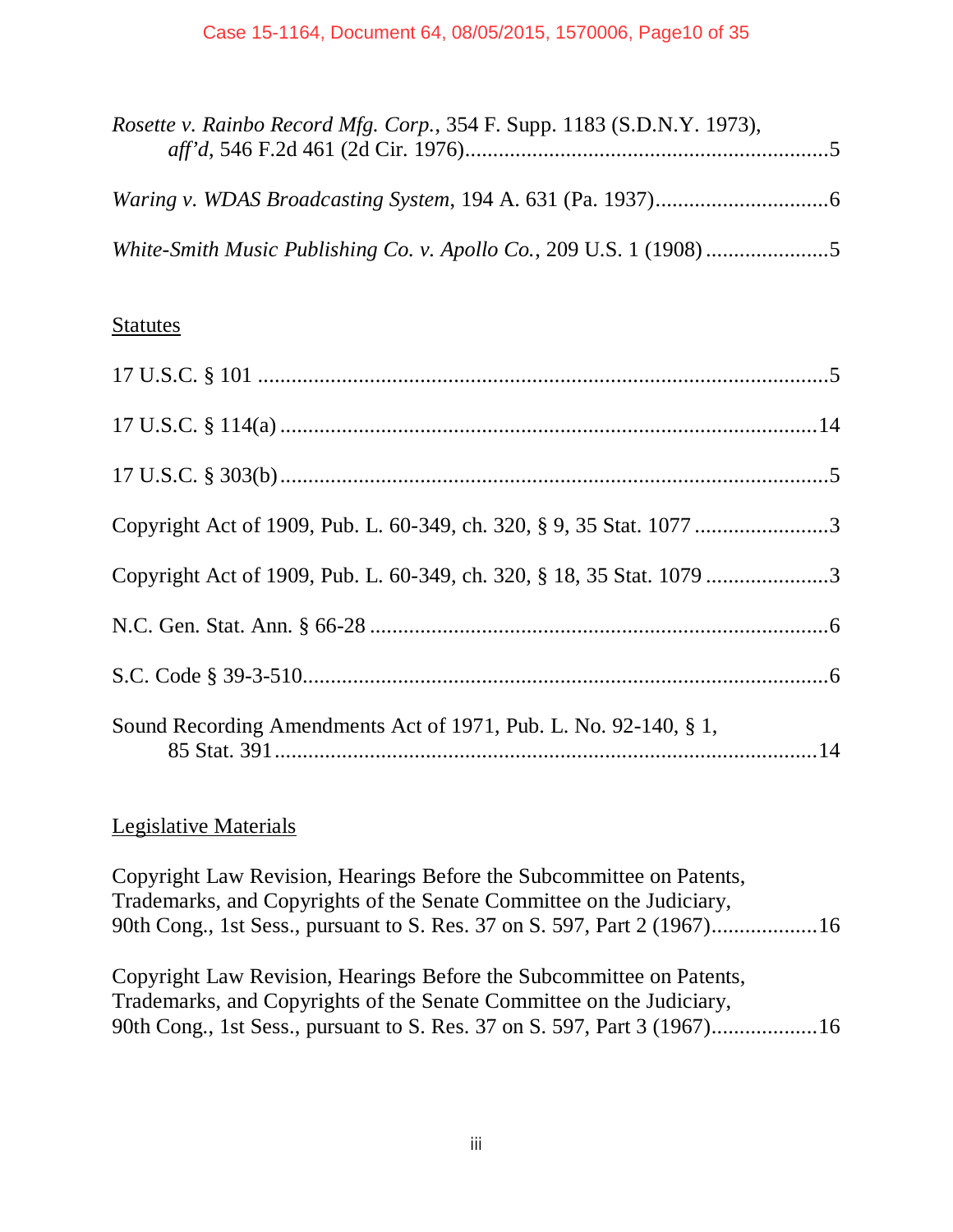| Economic Conditions In the Performing Arts, Hearings Before the Select     |  |
|----------------------------------------------------------------------------|--|
| Subcommittee on Education of the House Committee on Education and          |  |
|                                                                            |  |
|                                                                            |  |
| H.R. Rep. 92-487, at 3 (1971), reprinted in 1971 U.S.C.C.A.N. 1566 14      |  |
|                                                                            |  |
| Performance Rights in Sound Recordings, Hearings Before the Subcommittee   |  |
| on Courts, Civil Liberties, and the Administration of Justice of the House |  |
|                                                                            |  |

# **Regulations**

# Rules

|--|

# **Other Authorities**

| Robert L. Bard & Lewis S. Kurlantzick, A Public Performance Right in<br>Recordings: How to Alter the Copyright System Without Improving It,                   |  |
|---------------------------------------------------------------------------------------------------------------------------------------------------------------|--|
| Steven J. D'Onofrio, <i>In Support of Performance Rights in Sound Recordings</i> ,                                                                            |  |
| Benjamin Kaplan, <i>Performer's Right and Copyright: The Capitol Records</i>                                                                                  |  |
| Linda A. Newmark, <i>Performance Rights in Sound Recordings: An Analysis of</i><br><i>the Constiutional, Economic, and Ethical Issues, 38 Copyr. L. Symp.</i> |  |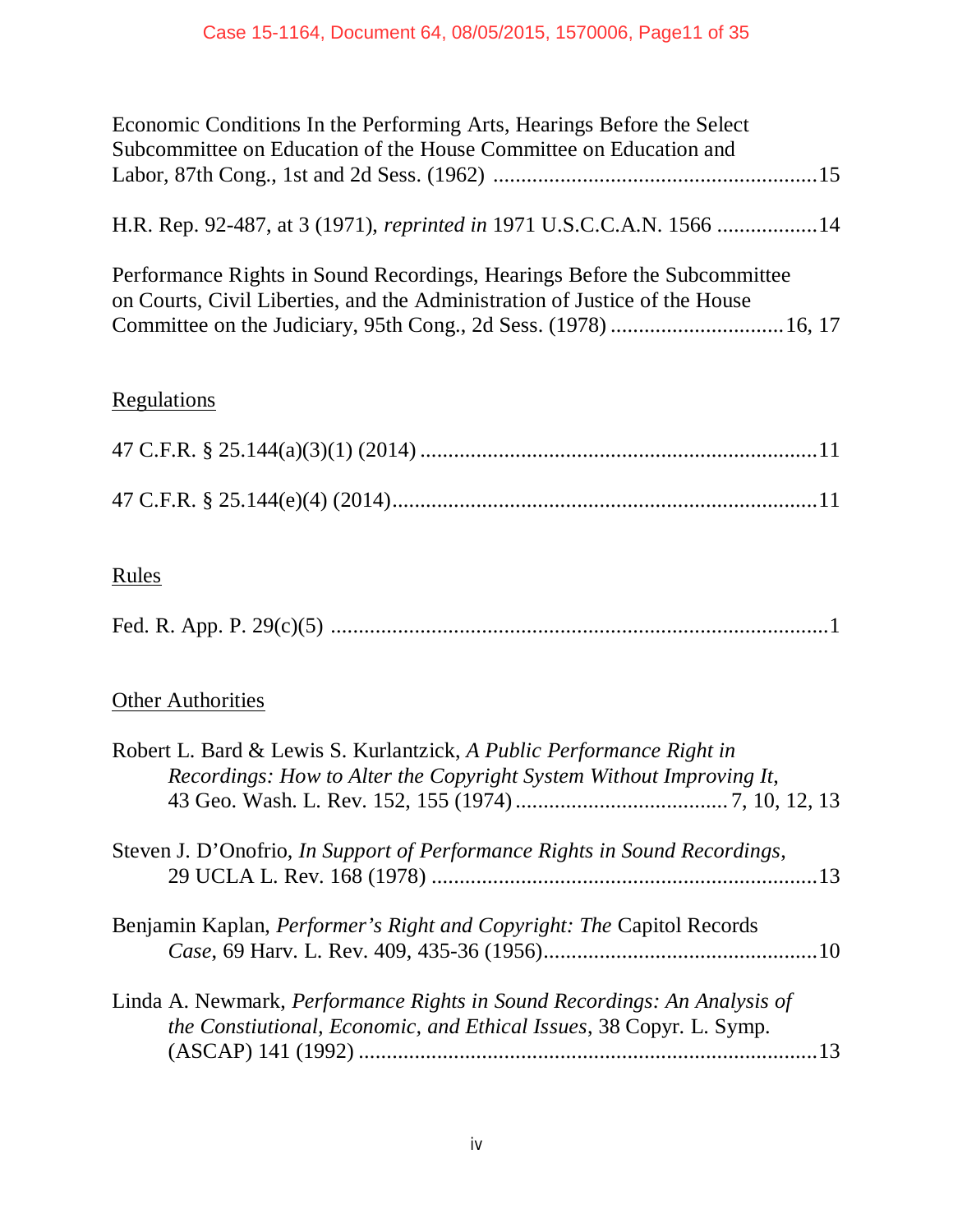| Kevin Parks, MUSIC AND COPYRIGHT IN AMERICA: TOWARD THE CELESTIAL         |
|---------------------------------------------------------------------------|
| Report of the Register of Copyrights, Copyright and the Music Marketplace |
| Report of the Register of Copyrights, Copyright Implications of Digital   |
| Report of the Register of Copyrights, Federal Copyright Protection for    |
| Report of the Register of Copyrights, Performance Rights in Sound         |
| Barbara A. Ringer, Copyright Law Revision Study No. 26, The Unauthorized  |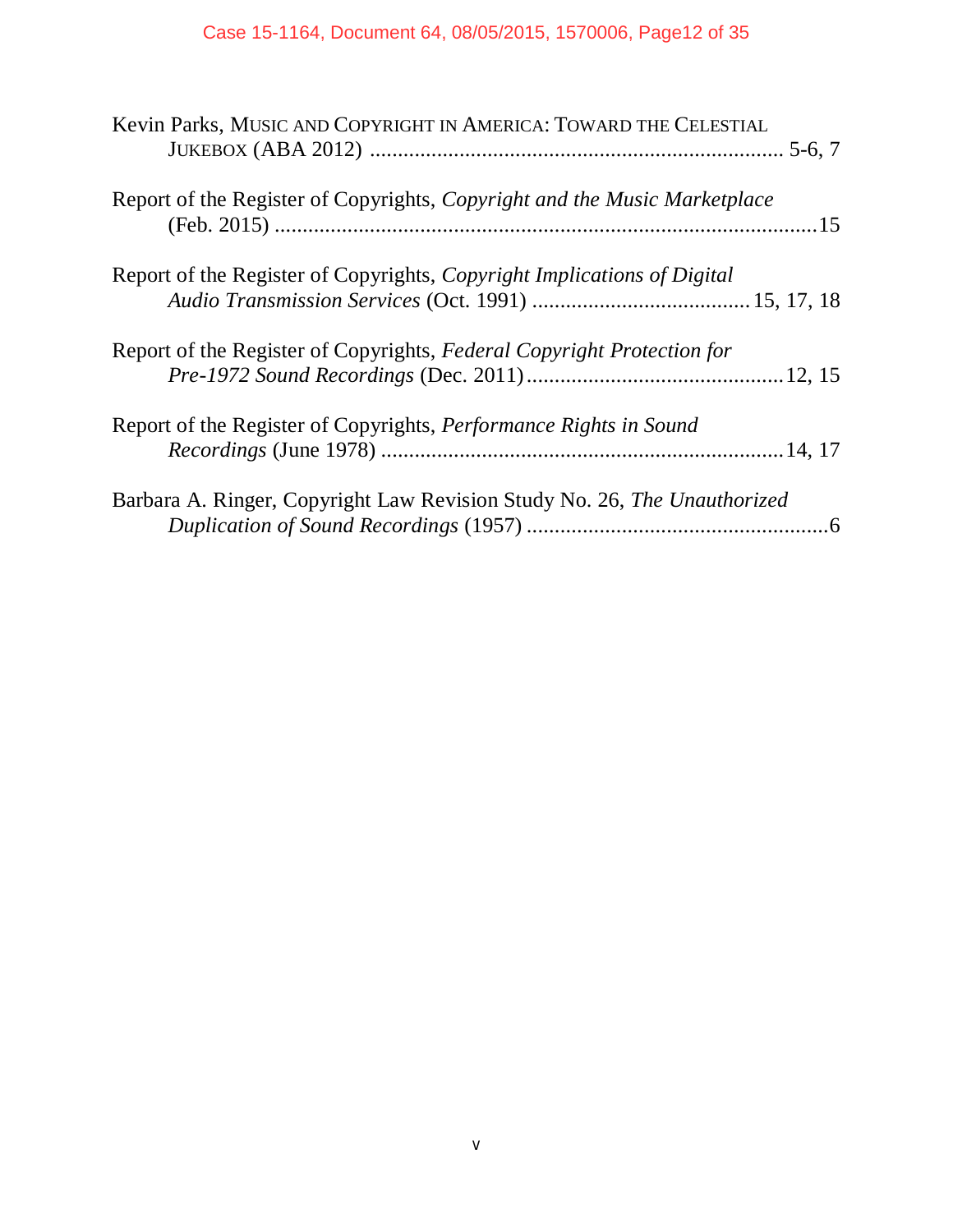#### **INTEREST OF** *AMICI CURIAE*

*Amici curiae*, whose names and institutional affiliations are listed in the Appendix, are all professors who teach and write about copyright law or about intellectual property law in general. *Amici* do not have any financial interest in the outcome of this litigation. The only interest that *amici* have in this litigation is a respect for the historical development of copyright law, and a commitment to the orderly development of copyright law in the future. *Amici* do not necessarily agree on the merits of a public performance right for sound recordings, but *amici* agree that 1) historically there has not been any public performance right in sound recordings under state law, and 2) the issue should be addressed on a nationwide basis, by Congress, prospectively, rather than on a piecemeal basis through stateby-state litigation. $<sup>1</sup>$ </sup>

#### **SUMMARY OF ARGUMENT**

From the early days of radio, performers and record companies have sought to establish a public performance right for sound recordings. In 1940, this Court ruled that no such right existed or could be enforced in New York. Ever since

 $\overline{\phantom{a}}$ 

<sup>1</sup> Pursuant to Fed. R. App. P. 29(c)(5), *amici* certify that no party's counsel authored this brief in whole or in part; no party or party's counsel contributed money intended to fund the preparation or submission of the brief; and no person other than amici contributed money intended to fund the preparation or submission of the brief.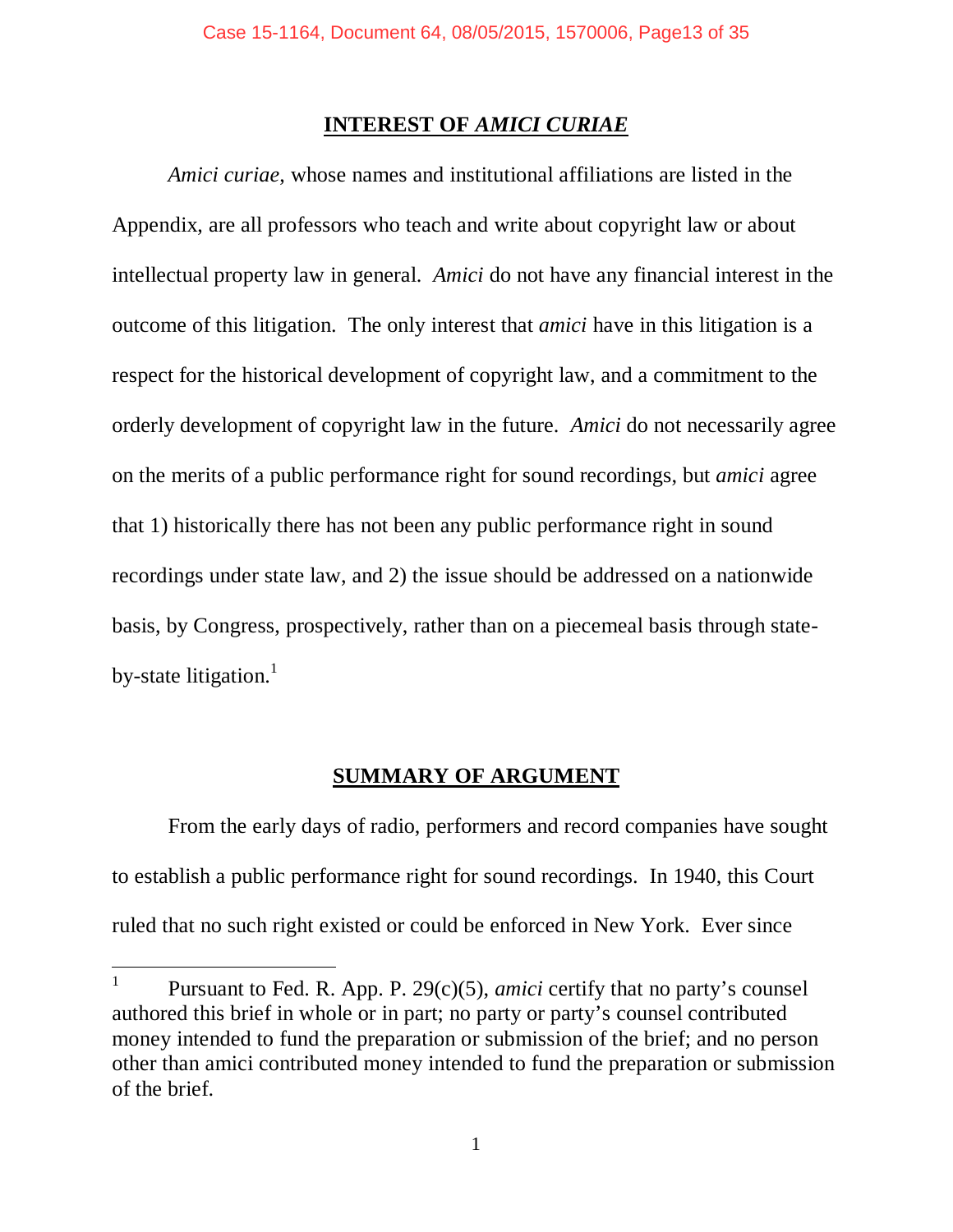then, broadcasters have freely played sound recordings without any obligation to pay royalties to the performers or record companies. During the past seven decades, proponents have repeatedly asked Congress to enact a public performance right for sound recordings. Each time, proponents contended that they did *not* have an existing public performance right in sound recordings, under either state or federal law. With one limited exception, Congress has repeatedly refused to enact a public performance right for sound recordings. Plaintiffs' frustration with Congressional inaction has resulted in this attempt to convince this Court to recognize a public performance right in sound recordings for the first time, under New York law. Such a ruling would improperly extend New York law beyond the borders of New York, as Internet and satellite broadcasters who operate on a nationwide basis are unable to tailor their broadcasts to fit only within the borders of New York. If public performance rights for sound recordings are to be recognized, it should be left to Congress to do so on a nationwide basis, as recommended by the Register of Copyrights, rather than through litigation on a state-by-state basis.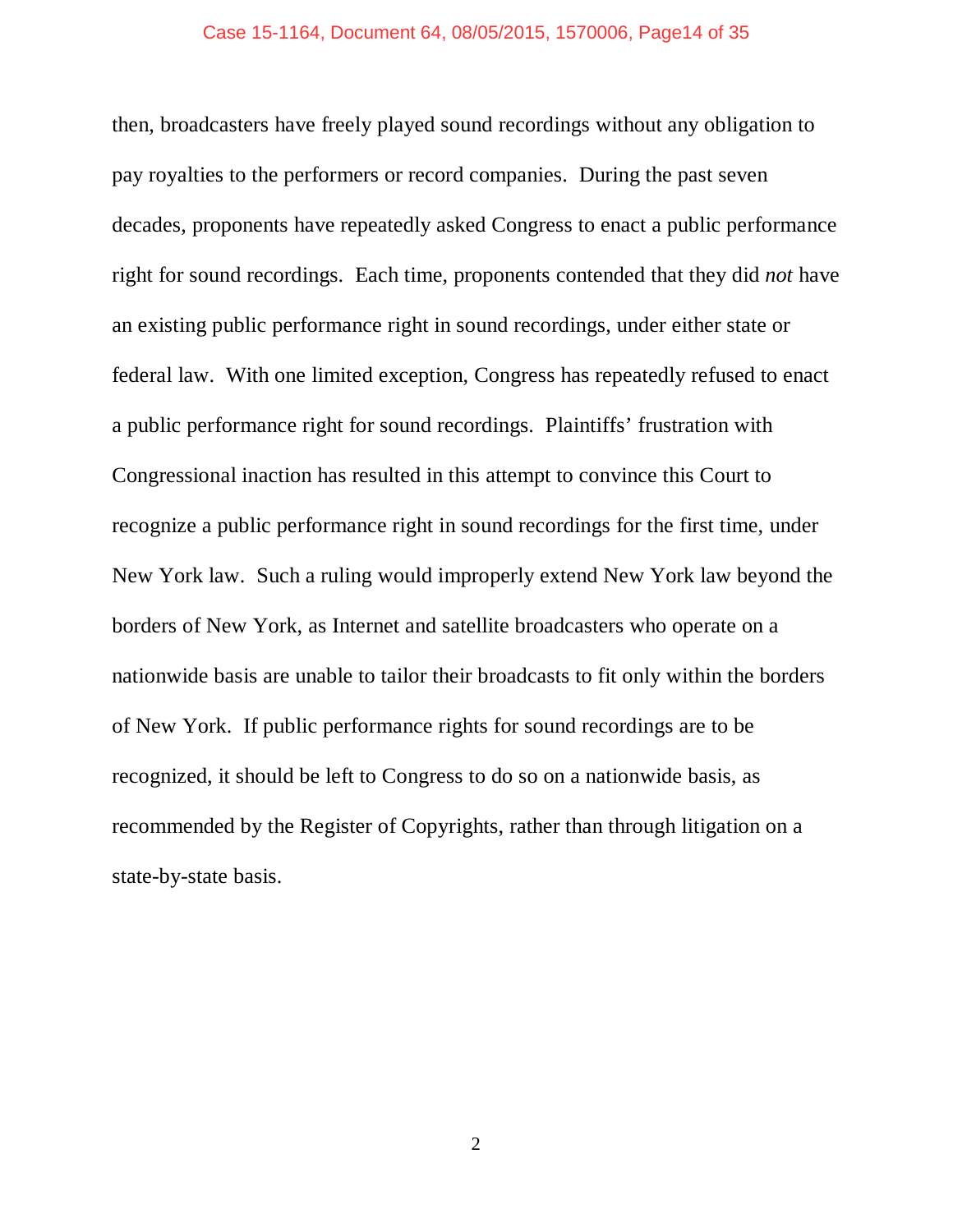#### **ARGUMENT**

#### I. Statutory Background

Under the 1909 Copyright Act, an eligible work acquired federal copyright protection when it was published with proper copyright notice. Copyright Act of 1909, Pub. L. 60-349, ch. 320, § 9, 35 Stat. 1077. 2 (Proper copyright notice consisted of 1) the word "Copyright" or the abbreviation "Copr.," or in some cases the symbol ©; 2) the year of first publication; and 3) the name of the copyright owner. Copyright Act of 1909, Pub. L. 60-349, ch. 320, § 18, 35 Stat. 1079.<sup>3</sup>) If a work was published without proper notice, it immediately and irrevocably entered the public domain, meaning that it could be copied (and publicly performed) without restriction. *National Comics Publications, Inc. v. Fawcett Publications, Inc.*, 191 F.2d 594, 598 (2d Cir. 1951) (per L. Hand, J.) ("It is of course true that the publication of a copyrightable 'work' puts that 'work' into the public domain except so far as it may be protected by [federal statutory] copyright. That has been unquestioned law since 1774."); *Fleischer Studios, Inc. v. Ralph A. Freundlich, Inc.*, 73 F.2d 276, 277 (2d Cir. 1934) ("Publication with notice of copyright is the

 $\overline{2}$ <sup>2</sup> When the Copyright Act was codified in Title 17 in 1947, this section was renumbered as section 10. Therefore cases decided after 1947 concerning this section refer to it as section 10, rather than as section 9.

<sup>&</sup>lt;sup>3</sup> When the Copyright Act was codified in Title 17 in 1947, this section was renumbered as section 19.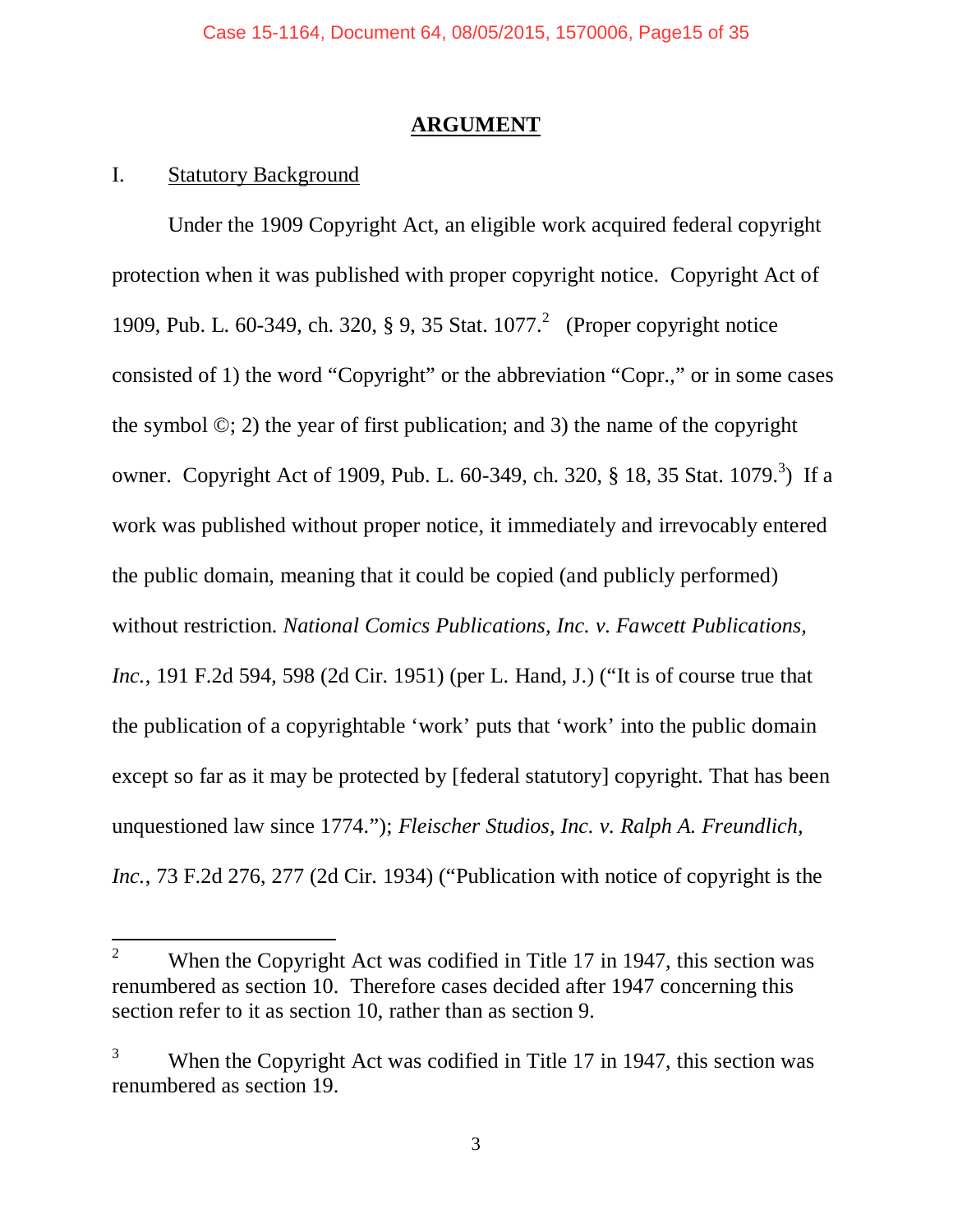#### Case 15-1164, Document 64, 08/05/2015, 1570006, Page16 of 35

essence of compliance with the statute, and publication without such notice amounts to a dedication to the public sufficient to defeat all subsequent efforts at copyright protection."). 4

Before a work was published, it could be protected by state law, which typically provided a common-law right to prevent reproduction of the work. Once the work was published, however, state-law protection was forfeited, and unless the plaintiff took steps to secure a federal statutory copyright, the work entered the public domain. *See Caliga v. Inter Ocean Newspaper Co.*, 215 U.S. 182, 188 (1909) ("At common law, the exclusive right to copy existed in the author until he permitted a general publication. Thus, when a book was published in print, the owner's common-law right was lost.").

A work was "published" when copies of the work were distributed or offered to the general public. *Brown v. Tabb*, 714 F.2d 1088, 1091 (11th Cir. 1983); *American Vitagraph, Inc. v. Levy,* 659 F.2d 1023, 1027 (9th Cir. 1981).<sup>5</sup> In 1908, the U.S. Supreme Court held that a federally copyrighted musical work was not infringed by the sale of piano rolls, perforated sheets of paper that caused a

 $\overline{\phantom{a}}$ 

<sup>4</sup> This principle was carried forward from previous copyright acts. *See Mifflin v. Dutton*, 190 U.S. 265, 265 (1903); *Louis DeJonge & Co. v. Breuker & Kessler Co.*, 235 U.S. 33, 35-37 (1914).

<sup>5</sup> Again, this case law carried forward the definition that applied under pre-1909 Act case law. *See Holmes v. Hurst*, 80 F. 514 (2d Cir. 1897), *aff'd*, 174 U.S. 82, 88 (1899).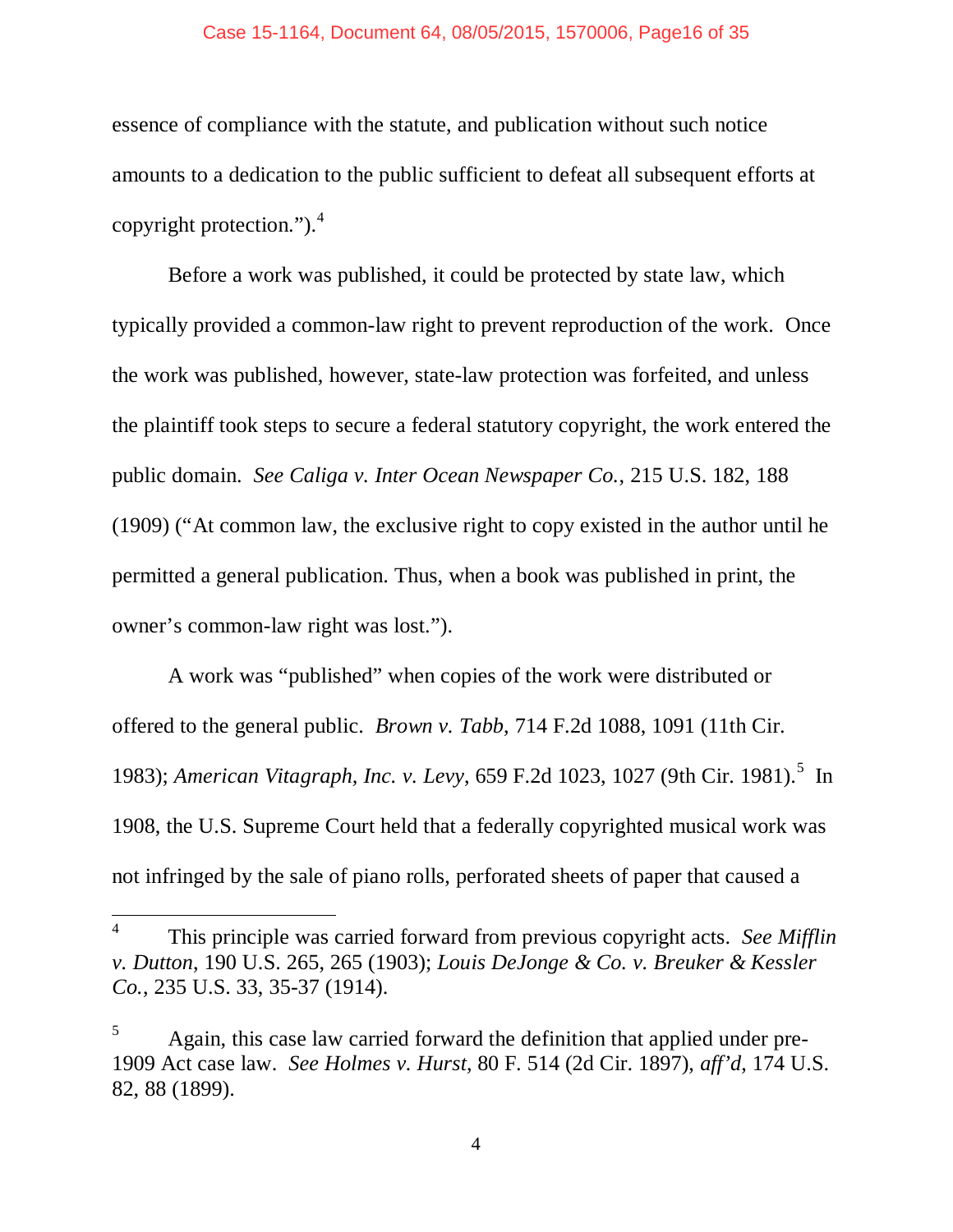player piano to perform the melody. *White-Smith Music Publishing Co. v. Apollo Co.*, 209 U.S. 1 (1908). In so holding, the Court defined a "copy" of a musical work as "a written or printed record of it in intelligible notation." *Id.* at 17. Accordingly, both the courts and Congress posit that under the 1909 Act, the distribution of "phonorecords" containing sound recordings of musical works did *not* constitute a publication of the musical works contained on those recordings. 17 U.S.C. § 303(b); *Rosette v. Rainbo Record Mfg. Corp.*, 354 F. Supp. 1183, 1188-92 (S.D.N.Y. 1973), *aff'd*, 546 F.2d 461 (2d Cir. 1976). Unlike a musical work, however, a sound recording can *only* be perceived through hearing, rather than by sight. Consequently, there is no persuasive reason why the same definition of publication (a definition limited to the public distribution of "copies") should be applied to sound recordings. Indeed, under the 1976 Copyright Act, the legal definition of publication specifically includes the public distribution of "phonorecords" as well as "copies." 17 U.S.C. § 101 (definition of "published").

# II. For 75 Years, It Has Been Considered Settled Law That There Is No Common-Law Public Performance Right for Sound Recordings.

Since the dawn of radio broadcasting, performers and record companies have sought to establish a right to exclude others from publicly performing their sound recordings. *See generally* Kevin Parks, MUSIC AND COPYRIGHT IN AMERICA: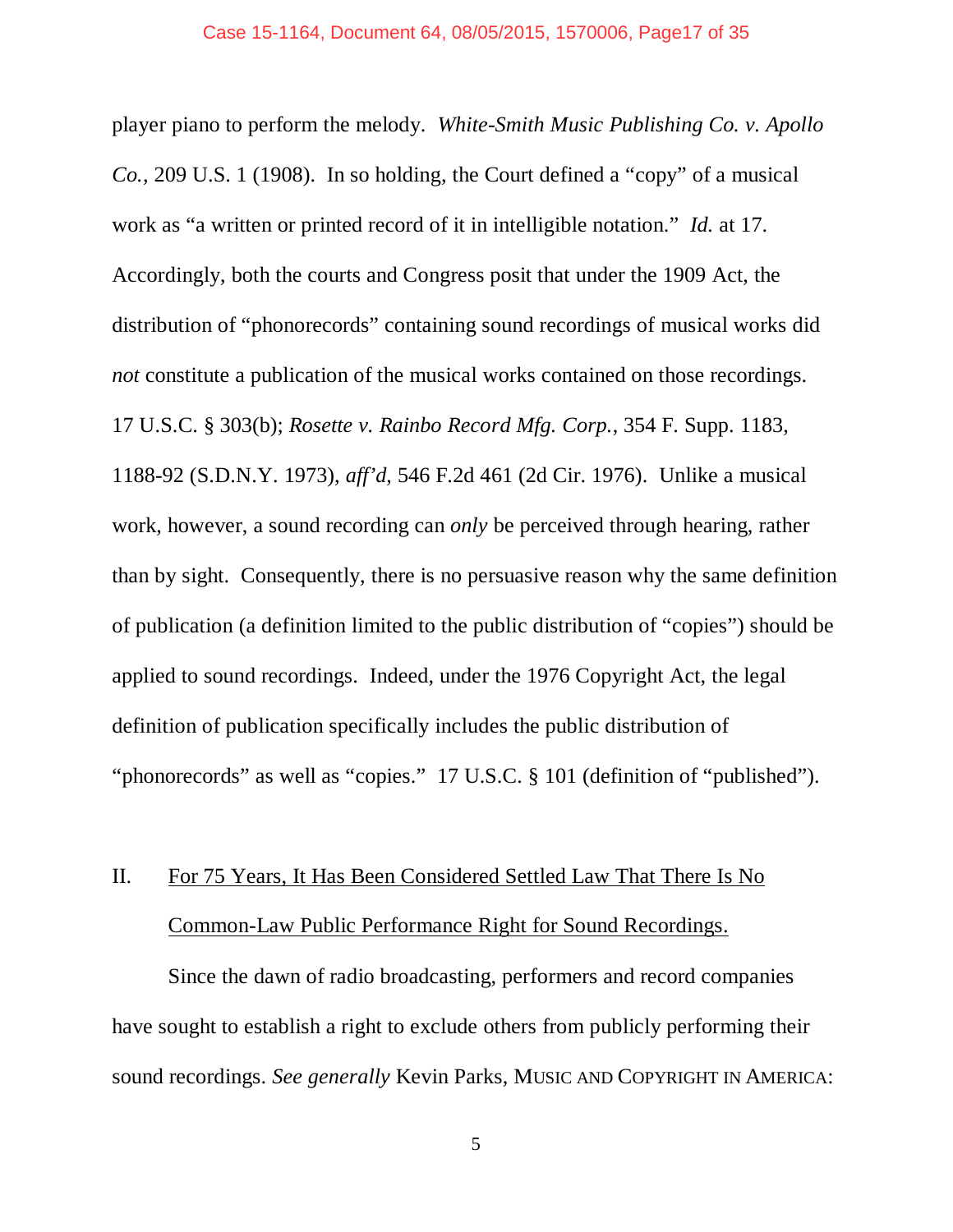TOWARD THE CELESTIAL JUKEBOX 101-137 (ABA 2012). Early answers to the question were split, with Pennsylvania recognizing a common-law right of public performance, *see Waring v. WDAS Broadcasting System*, 194 A. 631 (Pa. 1937), and three states (North Carolina, South Carolina, and Florida) enacting statutes prohibiting recognition of such a right. *See* Barbara A. Ringer, Copyright Law Revision Study No. 26, *The Unauthorized Duplication of Sound Recordings* 8-9 & n.79 (1957).<sup>6</sup> In 1940, this Court (per Judge Learned Hand) decided *RCA Mfg. Co. v. Whiteman*, 114 F.2d 86 (2d Cir. 1940), *cert. denied*, 311 U.S. 712 (1940), which questioned the existence of a common-law right of public performance, and held that even assuming such a right existed, any such right was divested when the sound recordings were first sold to the public, nowithstanding the restrictive legend on some of the records "Not Licensed for Radio Broadcast." 114 F.2d at 88.<sup>7</sup>

 $\overline{a}$ 

<sup>6</sup> Two of those statutes are still in effect. *See* N.C. Gen. Stat. Ann. § 66-28; S.C. Code § 39-3-510. Although Florida repealed its statute effective July 1, 1977, a federal district court in Florida recently refused to recognize a public performance right in sound recordings under Florida common law. Flo & Eddie, Inc. v. Sirius XM Radio, Inc., 114 U.S.P.Q.2d (BNA) 1997 (S.D. Fla. June 22, 2015).

<sup>7</sup> "[T]he monopoly of the right to reproduce the compositions of any author his 'common-law property' in them— was not limited to words; . . . and for the purposes of this case we shall assume that it covers the performances of an orchestra conductor.  $\ldots$  [If so, w]e think that the 'common-law property' in these performances ended with the sale of the records and that the restriction did not save it; and that if it did, the records themselves could not be clogged with a servitude." *Id.* at 88.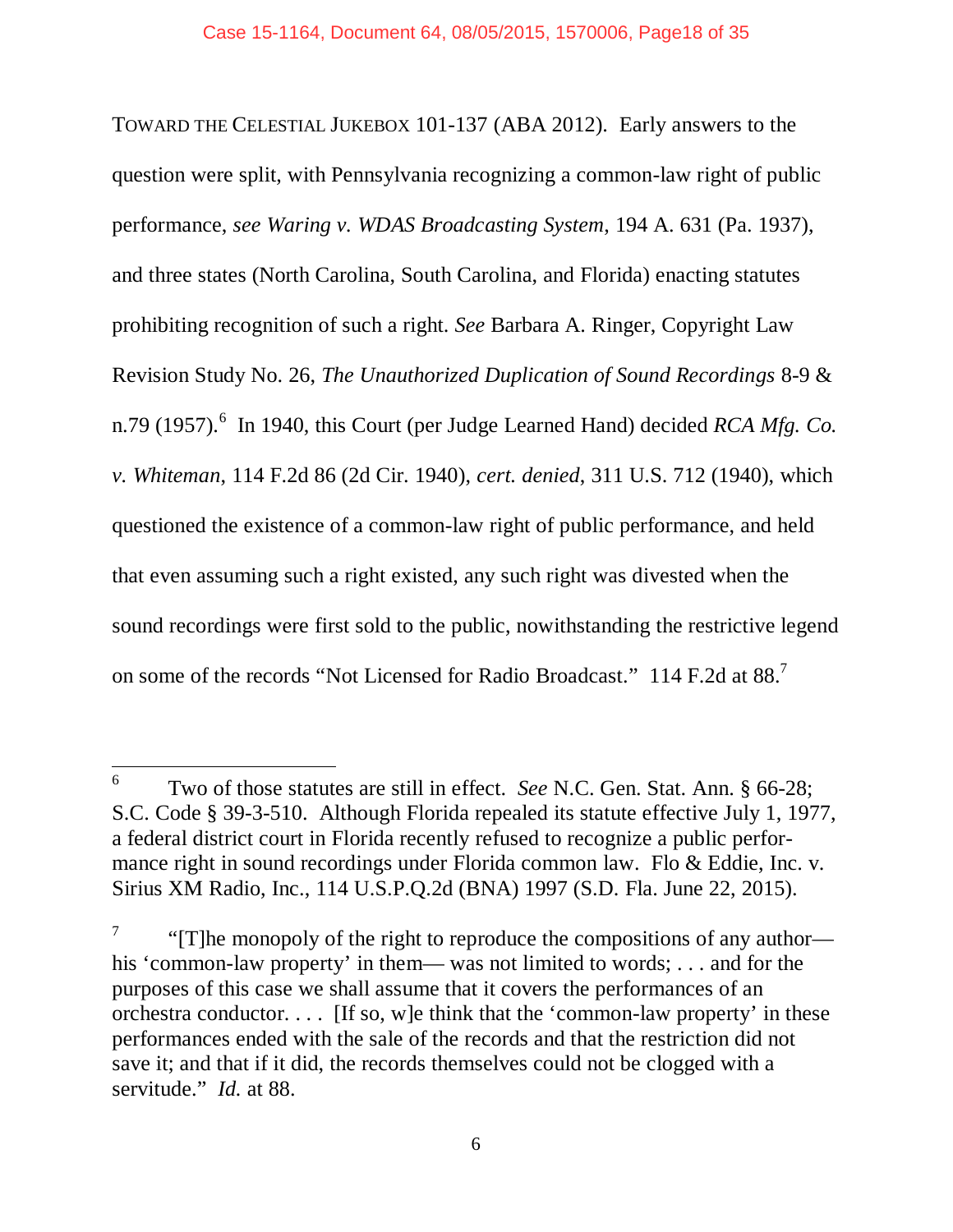Although *Whiteman* was technically decided as a matter of New York law, "when the Supreme Court refused to hear the case on December 16, 1940, it became official: Judge Hand's opinion was [accepted as] the last word on the legality of broadcasting sound recordings." Parks, at 121. *See also* Robert L. Bard & Lewis S. Kurlantzick, *A Public Performance Right in Recordings: How to Alter the Copyright System Without Improving It*, 43 Geo. Wash. L. Rev. 152, 155 (1974) ("The last reported case involving purported common law performing rights was *R.C.A. Mfg Co. v. Whiteman*."). Instead, "performers refocused their efforts from the courts to Congress. No fewer than six bills were introduced between 1942 and 1951; they were designed to bring recordings under the copyright statute." Parks, at 123. All such efforts failed. Indeed, by the 1950s, the economics of the music industry were such that record companies paid broadcasters to play their recordings, rather than vice versa, in order to promote the sales of records. *Id.* at 137; Bard & Kurlantzick, 43 Geo. Wash. L. Rev. at 155.

Plaintiffs contend that *Whiteman* was overturned by subsequent New York case law, especially *Metropolitan Opera Ass'n v. Wagner-Nichols Recorder Co.*, 101 NY.S.2d 483 (Sup. Ct. 1950), *aff'd*, 107 N.Y.S.2d 795 (App. Div. 1951). In that case, the Met had sold the exclusive right to make phonograph records of its performances to CBS and had sold the exclusive right to broadcast its live performances to ABC. The defendant recorded broadcast performances off the air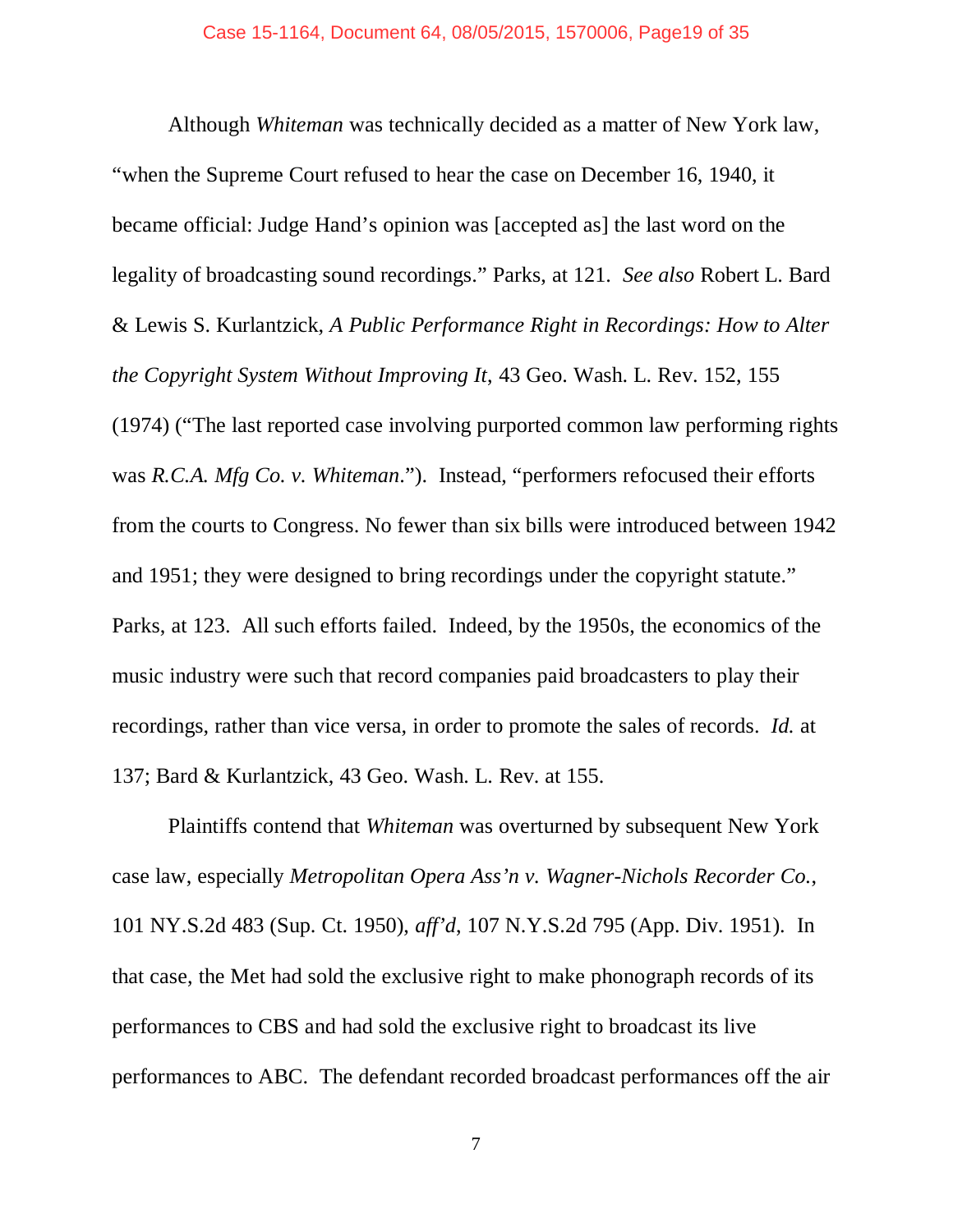and sold records made from those recordings. The N.Y. Supreme Court granted an injunction, which was affirmed by the Appellate Division, on the ground that broadcasting live performances was not a "publication" of those performances, and therefore the common-law right in such performances was preserved. 101 N.Y.S.2d at 498-99. This is entirely consistent with *Whiteman*, in which this Court specifically stated:

[I]f a conductor played over the radio, and if his performance was not an abandonment of his rights, it would be unlawful without his consent to record it as it was received from a receiving set and to use the record. Arguendo, we shall also assume that such a performance would not be an abandonment, just as performance of a play, or the delivery of a lecture is not; that is, that it does not 'publish' the work and dedicate it to the public.

*Whiteman*, 114 F.2d at 88. *Metropolitan Opera* involved only the right to create, reproduce and sell phonograph records of broadcast performances; it did *not* involve the right to publicly perform recordings which had been lawfully made and sold to the general public.

*Capitol Records, Inc. v. Mercury Records Corp.*, 221 F.2d 657 (2d Cir.

1955), is also distinguishable from *Whiteman* and from this case. That case involved competing claims to the exclusive right to reproduce and distribute in the United States certain recordings made by Telefunken in Germany during the Nazi regime. This Court held that: 1) the sound recordings could not themselves receive a federal statutory copyright under the 1909 Copyright Act, *id.* at 659-62; 2) as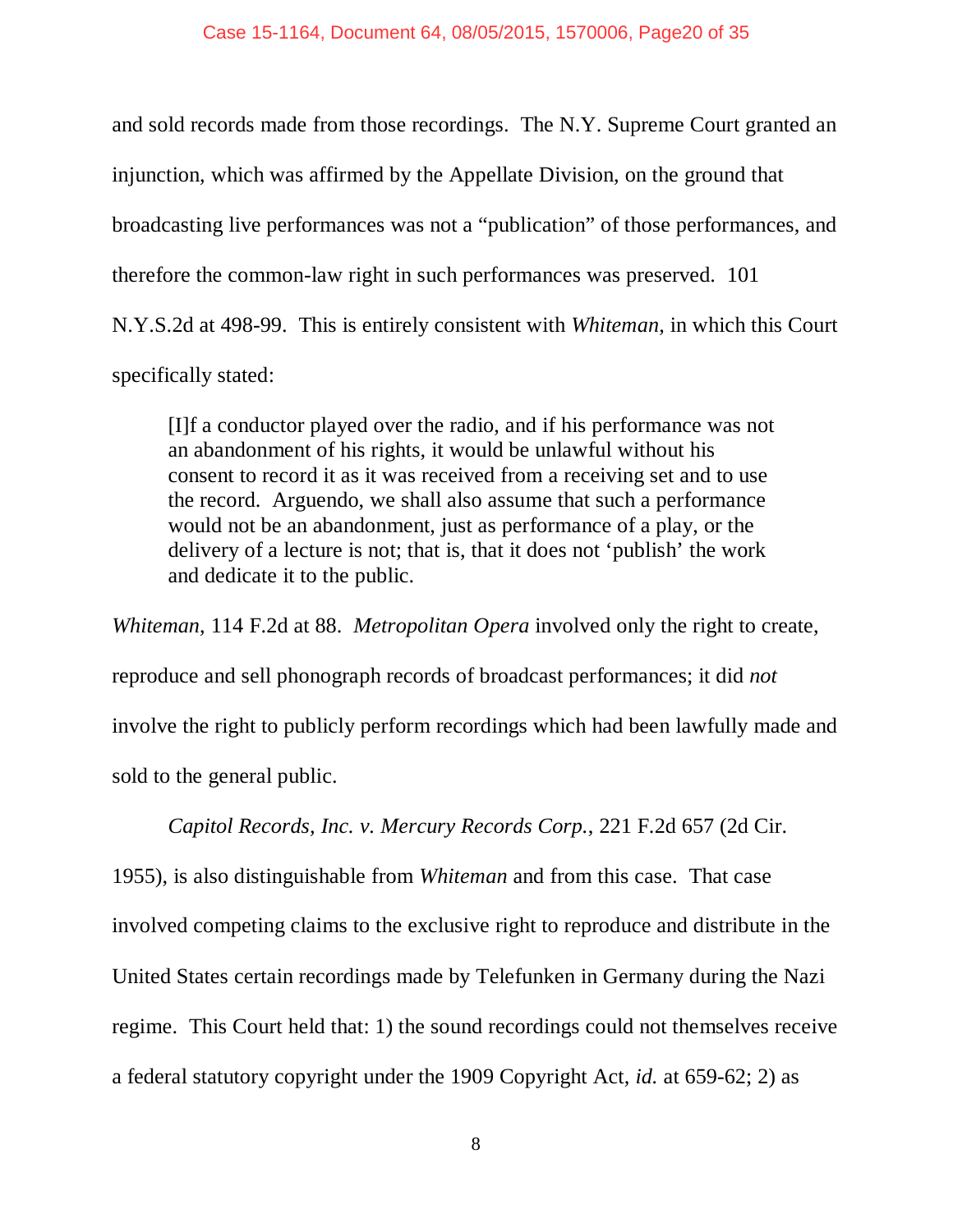between the two parties, Capitol Records held the contractual right to reproduce and sell the recordings in the United States, even if Mercury retained a contractual right to reproduce and sell the recordings in Czechoslovakia, *id.* at 662-63; and 3) the sale of phonograph records to the public did not divest Capitol of its commonlaw right to exclude others from reproducing and selling copies of those recordings, *id.* at 663.<sup>8</sup> Specifically, this Court characterized *Whiteman* as holding in part that "the common-law property in the performances of musical artists which had been recorded ended with the sale of the records and that thereafter anyone might *copy* them and use them as he pleased," *Id.* at 663 (emphasis added), and it stated that "the quoted statement from the *RCA* case is not the law of the State of New York." *Id*. It reasoned that under the *Metropolitan Opera* case, "where the originator, or the assignee of the originator, of records of performances by musical artists puts those records on public sale, his act does not constitute a dedication of the right to copy and sell the records." Id. at 663 (emphasis added).<sup>9</sup> As the emphasized language indicates, *Capitol Records v. Mercury Records* involved only "the right to copy and sell" recordings that had been lawfully made. It said nothing

 $\overline{\phantom{a}}$ 

<sup>8</sup> Judge Hand agreed with the first two holdings but dissented on the third, on the ground that federal law, rather than state law, should determine whether a work had been "published." 221 F.2d at 665-67 (L. Hand, J., dissenting).

<sup>9</sup> Judge Hand expressly agreed that if New York law controlled the issue in question, then the *Metropolitan Opera* case should be followed. 221 F.2d at 665- 66 (L. Hand, J. dissenting).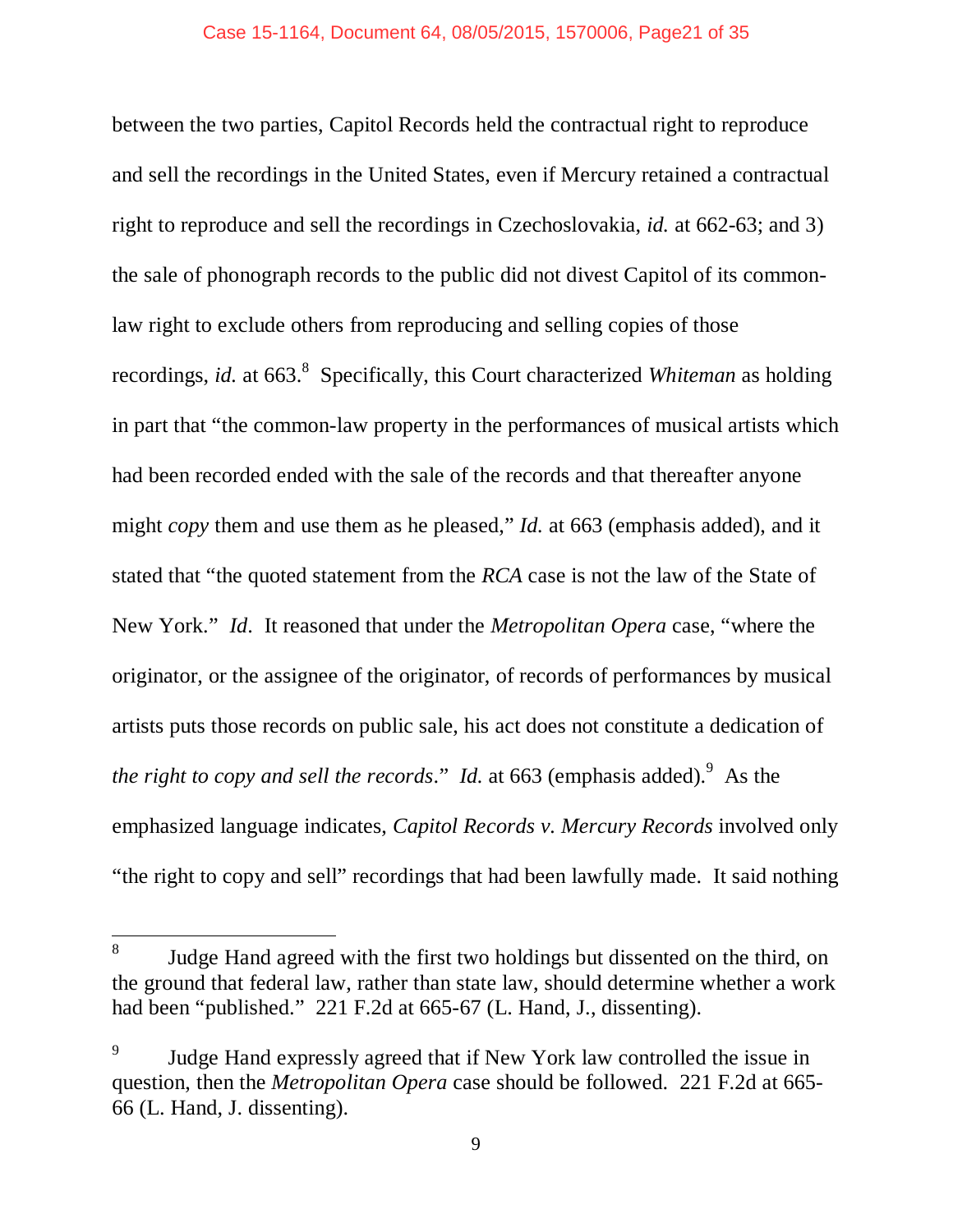about whether the common-law property right in such recordings included a public performance right. *RCA v. Whiteman* itself had distinguished the right to reproduce and sell from the right of public performance:

Copyright . . . consists only in the power to prevent others from reproducing the copyrighted work. [Defendant] has never invaded any such right of Whiteman; they have never copied his performances at all; they have merely used those copies which he and [RCA] made and distributed.

114 F.2d at 88. *See also* Benjamin Kaplan, *Performer's Right and Copyright: The*  Capitol Records *Case*, 69 Harv. L. Rev. 409, 435-36 (1956) (distinguishing a "right to prevent unlicensed broadcast" from "physical duplication of records" and concluding "[t]he *RCA* case may be right in result without necessarily calling for the denial of relief in *Capitol Records*"); Bard & Kurlantzick, 43 Geo. Wash. L. Rev. at 154 (same). If, as plaintiffs contend, the *Capitol Records* case overturned *RCA v. Whiteman* in its entirety, such that they had an enforceable common-law public performance right in sound recordings in New York, why did recording companies publicly complain for six decades afterward that they did *not* have a public performance right in their recordings? Their silence in asserting such a right, and their vehement public protests about the unfairness of not having such a right, ought to be conclusive on the question of whether such a right existed.

Similarly, *Capitol Records, Inc. v. Naxos of America, Inc.*, 797 N.Y.S.2d 352 (2005), only involved Capitol's right to prevent Naxos from *reproducing and*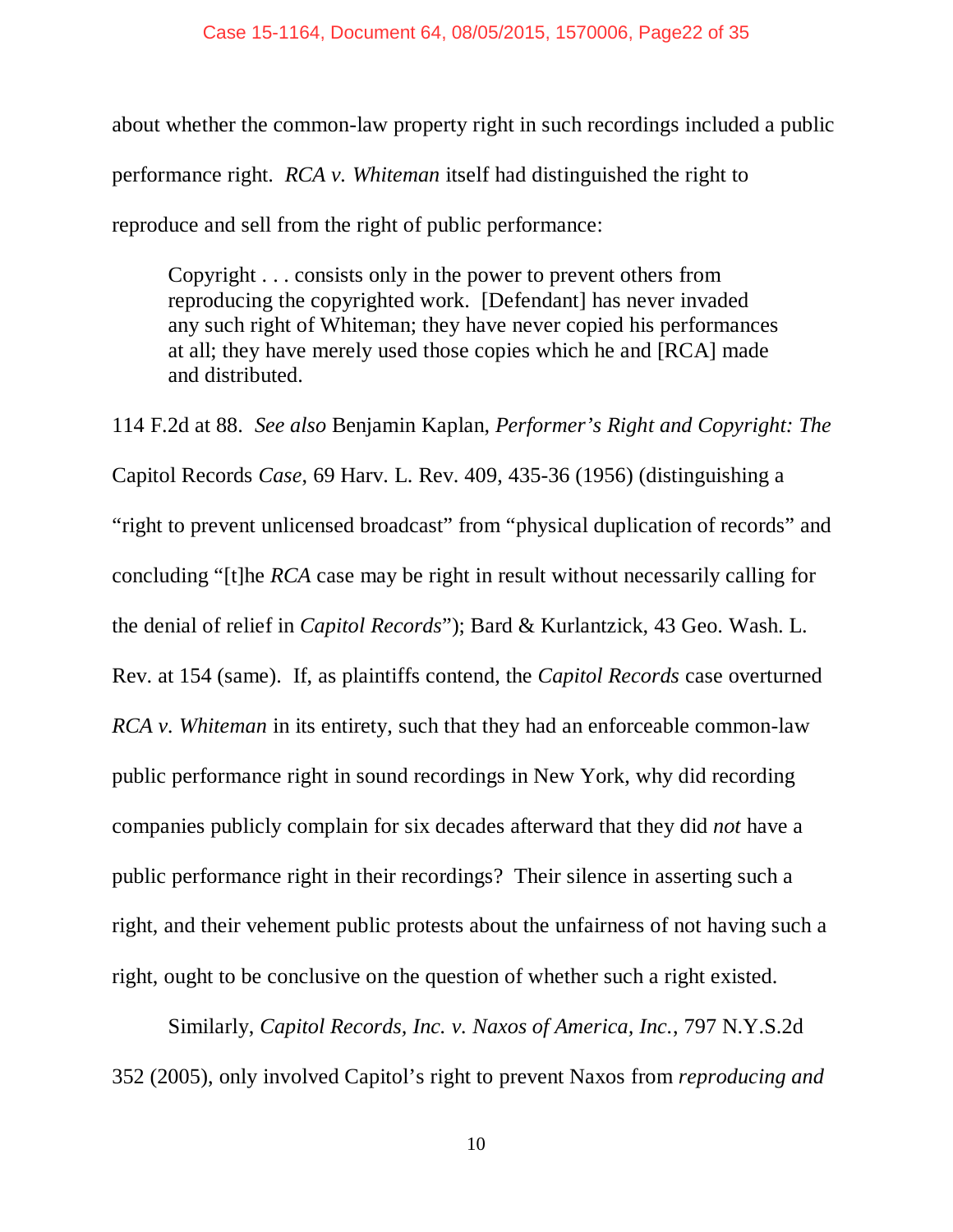*selling* recordings that had been released to the public. The issue was whether the New York common-law right expired at the same time as the statutory right in England, the country where the recordings were made. The New York Court of Appeals held that the common-law right did *not* follow the "rule of the shorter term," but instead persisted until preempted by federal law on February 15, 2067. *Id.* at 366-67. *Capitol Records v. Naxos* said nothing about whether the state common-law right in sound recordings did or did not include a right of public performance.

As the district court in this case acknowledged, "the conspicuous lack of any jurisprudential history confirms that not paying royalties for public performances of sound recordings was an accepted fact of life in the broadcasting industry for the last century." *Flo & Eddie, Inc. v. Sirius XM Radio, Inc.*, 62 F. Supp. 3d 325, 340 (S.D.N.Y. 2014). Imposing an obligation to pay such royalties now, retroactively, on a state-by-state basis, would be incredibly disruptive to the broadcast industry, and would improperly extend New York law outside of the borders of New York State. Sirius XM and other satellite and Internet broadcasters operate on a nationwide basis; they are unable to tailor their signal so that it reaches only clients who live outside of New York State.<sup>10</sup> See Whiteman, 114 F.2d at 89-90 (refusing

<sup>10</sup> <sup>10</sup> Indeed, Sirius XM is *required* by FCC regulations to transmit the same programming to all of its subscribers in the 48 contiguous states. 47 C.F.R. § 25.144(a)(3)(1), § 25.144(e)(4) (2014).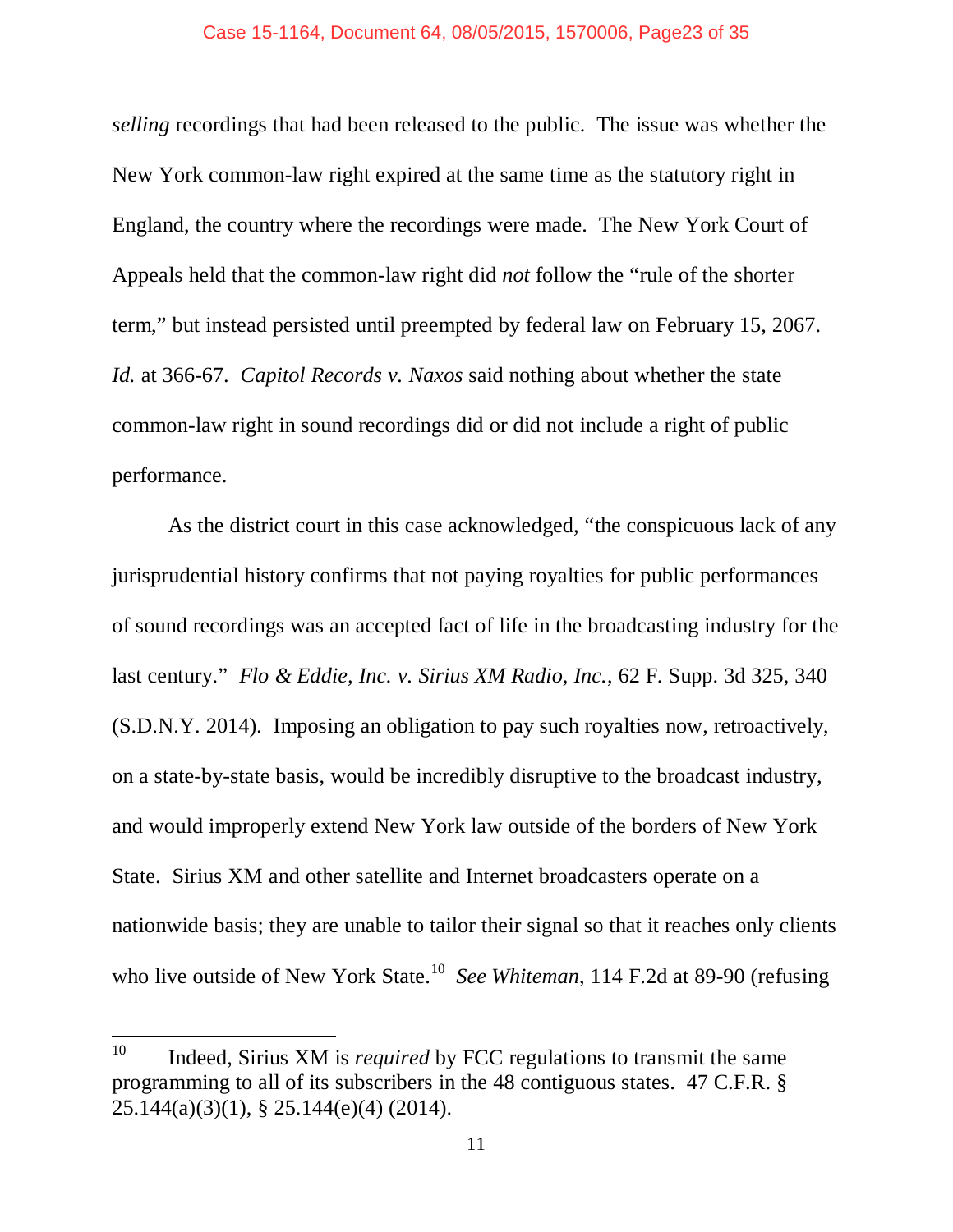to issue an injunction based on Pennsylvania law, because broadcast signals could not be confined to Pennsylvania); Bard & Kurlantzick, 43 Geo. Wash. L. Rev. at 157 ("since radio and television broadcasters are the predominant public performers of recorded music[,] the disruption of interstate commerce attributable to state recognition of a record public performance right would be considerably more severe than that to be expected from state anti-piracy legislation."). Moreover, there is nothing in the district court's ruling that limits its holding to digital audio transmission. Every television network, and every local television station whose signal can be received in New York State, would be obligated to pay royalties to sound recording copyright owners as well, for the first time in the history of television. If such a drastic change in the *status quo* is to occur, it should be done prospectively, on a nationwide basis, by Congress, as the Register of Copyrights has recommended. Report of the Register of Copyrights, *Federal Copyright Protection for Pre-1972 Sound Recordings* (Dec. 2011). Plaintiffs' frustration with Congressional inaction is not a sufficient reason to recognize public performance rights under New York common law retroactively, eight decades after broadcasting was invented.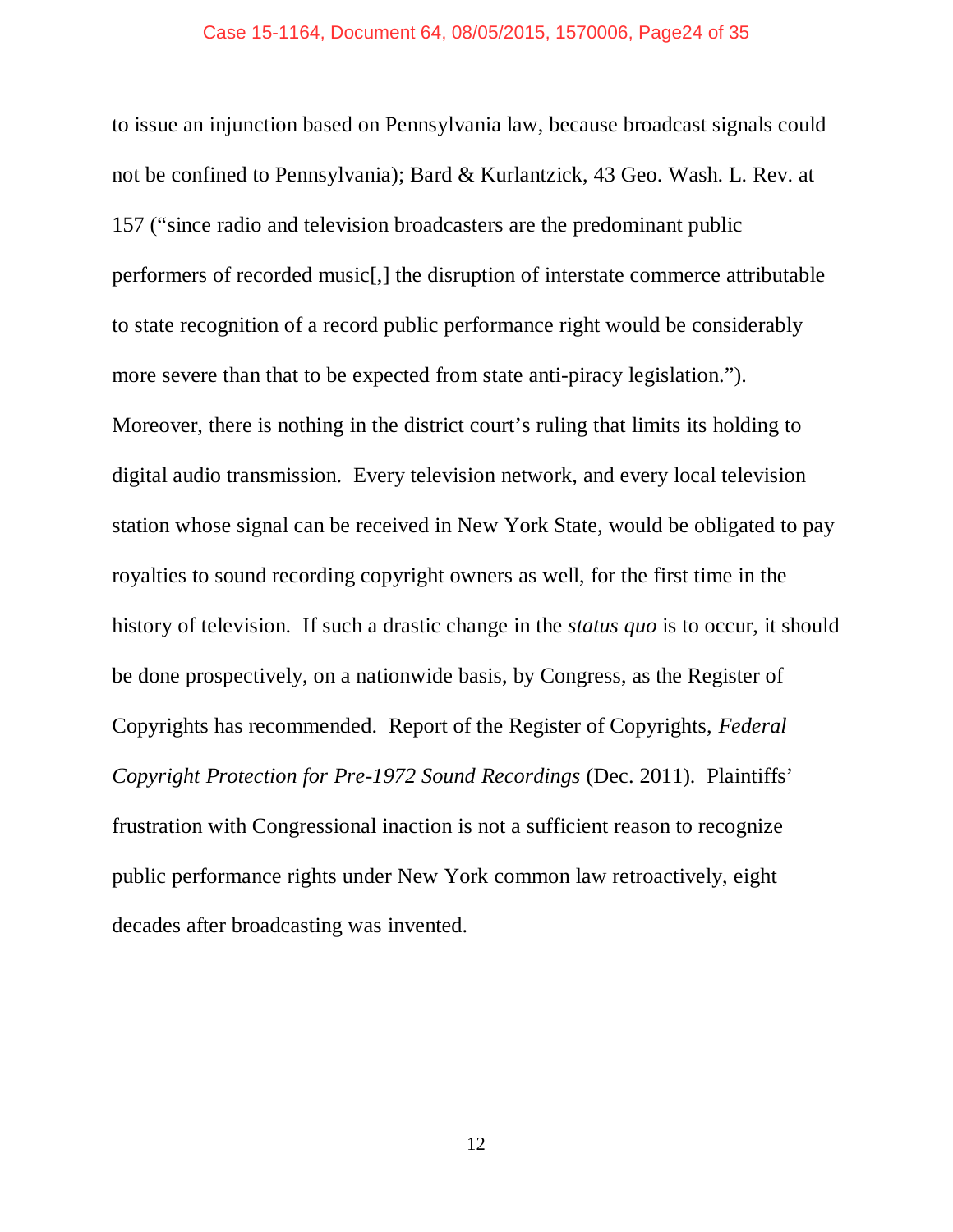# III. Proponents Have Repeatedly Denied The Existence of Public Performance Rights When Seeking Relief From Congress.

"The fact that sound recordings constitute the only class of copyrightable subject matter that is denied a performance right is not merely the result of Congressional oversight. Numerous legislative attempts to amend the Copyright Act to include performance rights in sound recordings have failed after receiving tremendous opposition from lobbying groups supported mainly by the broacasting industry." Linda A. Newmark, *Performance Rights in Sound Recordings: An Analysis of the Constiutional, Economic, and Ethical Issues*, 38 Copyr. L. Symp. (ASCAP) 141, 142 (1992). At least twelve bills were rejected between 1936 and 1951, and another twelve were rejected between 1967 and 1981. *Id.* at 142-43 n.9 (listing bills). While many commentators supported enactment of such a right, and many opposed it, the one thing that all commentators agreed on was that *there was no existing public performance right in sound recordings* under either state or federal law. *See, e.g.*, *id.* at 142; Steven J. D'Onofrio, *In Support of Performance Rights in Sound Recordings*, 29 UCLA L. Rev. 168, 168 (1978); Bard & Kurlantzick, 43 Geo. Wash. L. Rev. at 154-56. If such a right was thought to exist under state law, why were so many people wasting so much effort lobbying for and against a public performance right under federal law?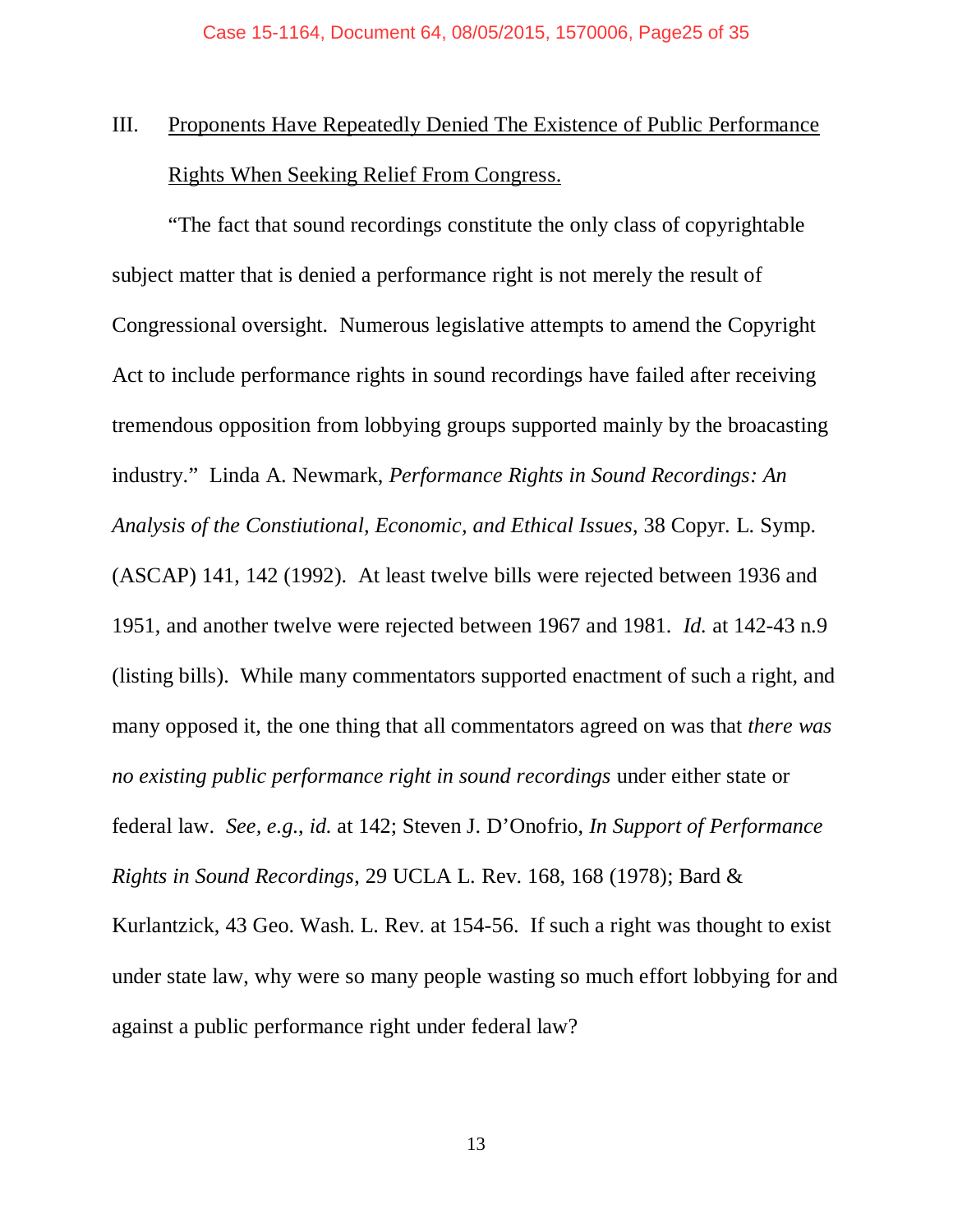In 1971, as a condition of getting federal copyright protection against unauthorized duplication and sale of recordings made on or after February 15, 1972, record companies grudgingly accepted the fact that such federal protection would likewise *not* include any public performance right. *See* Sound Recording Amendments Act of 1971, Pub. L. No. 92-140, § 1, 85 Stat. 391. Congress expressly had considered enacting a public performance right for sound recordings; a previous version of the bill "encompass[ed] a performance right so that record companies and performing artists would be compensated when their records were performed for commercial purposes," but the public performance right was deliberately removed from the final legislation. H.R. Rep. 92-487, at 3 (1971), *reprinted in* 1971 U.S.C.C.A.N. 1566, 1568. This restriction was later codified in Section 114(a) of the 1976 Copyright Act: "The exclusive rights of the owner of copyright in a sound recording . . . do not include any right of performance under section 106(4)." 17 U.S.C. § 114(a). Had record companies believed at the time that they had a right of public performance under state law, it is highly doubtful that they would have accepted a federal law that divested them of any such rights for sound recordings made on or after February 15, 1972.

Since 1971, the Register of Copyrights has consistently advocated that Congress enact a public performance right for sound recordings. *See* Report of the Register of Copyrights, *Performance Rights in Sound Recordings* 3-7 (June 1978);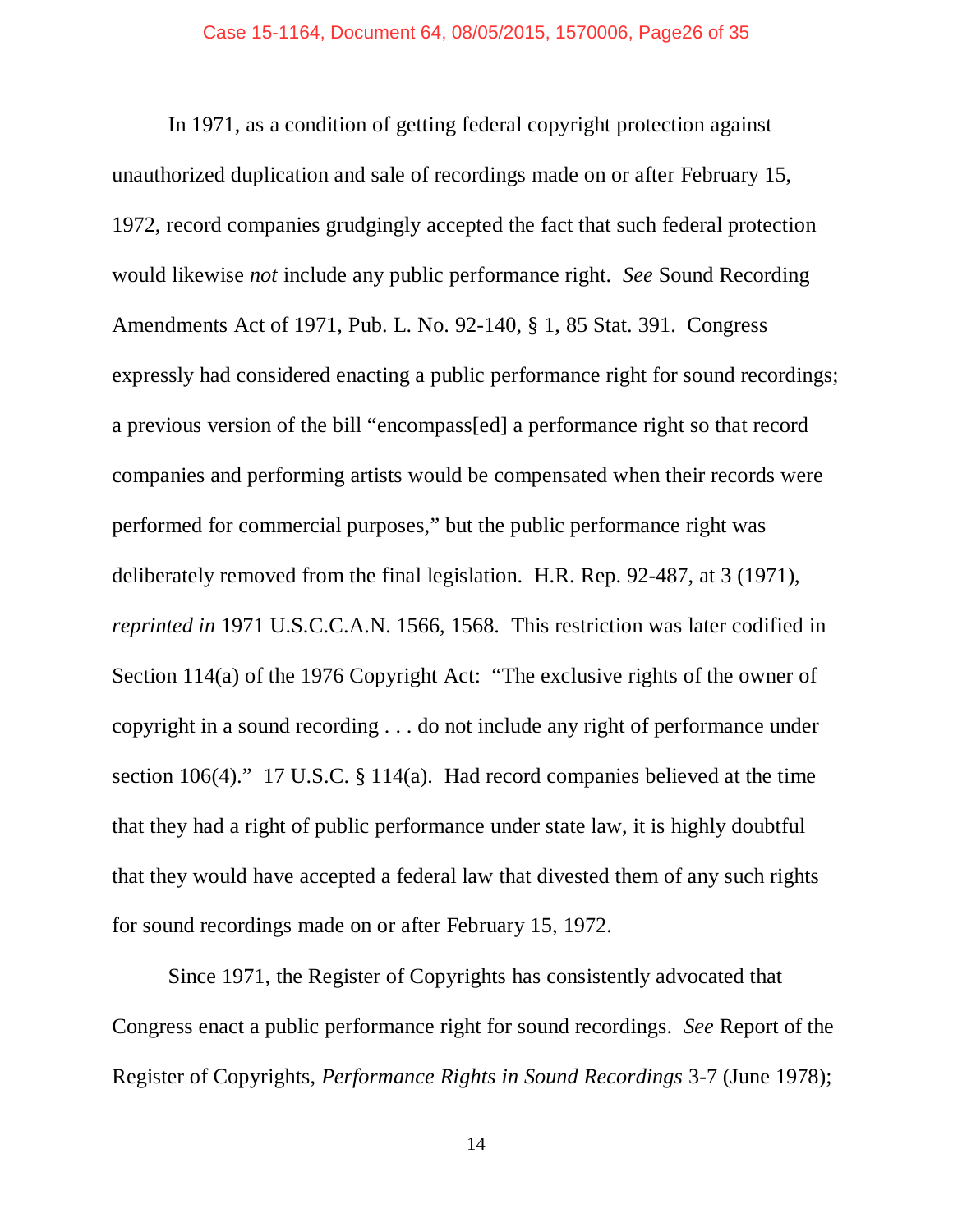Report of the Register of Copyrights, *Copyright Implications of Digital Audio Transmission Services* 156-57 (Oct. 1991); Report of the Register of Copyrights, *Copyright and the Music Marketplace*, 135-39 (Feb. 2015). The Register has also recommended that Congress bring pre-1972 sound recordings within the federal copyright system. Report of the Register of Copyrights, *Federal Copyright Protection for Pre-1972 Sound Recordings* (Dec. 2011). Summarizing the legal situation in 2011, the Register concluded: "In general, state law does not appear to recognize a performance right in sound recordings." *Id.* at 44; *see also id.* at 45 ("Until 1995 there was no public performance right in sound recordings under federal law, and it does not appear that, in practice, pre-1972 sound recordings had such protection.").

Each time the issue arose, record industry executives testified that they did not have any existing right to collect royalties for unauthorized public performances. For example, in 1961, Herman Kenin, President of the American Federation of Musicians, testified: "It is a shocking crime that people like Mr. Leopold Stokowski or Leonard Bernstein, or Louis Armstrong, or whoever the artist may be, are denied the right to receive additional fees, when money is made with his product." Economic Conditions In the Performing Arts, Hearings Before the Select Subcommittee on Education of the House Committee on Education and Labor, 87th Cong., 1st and 2d Sess., at 17 (1962). In 1967, Alan W. Livingston,

15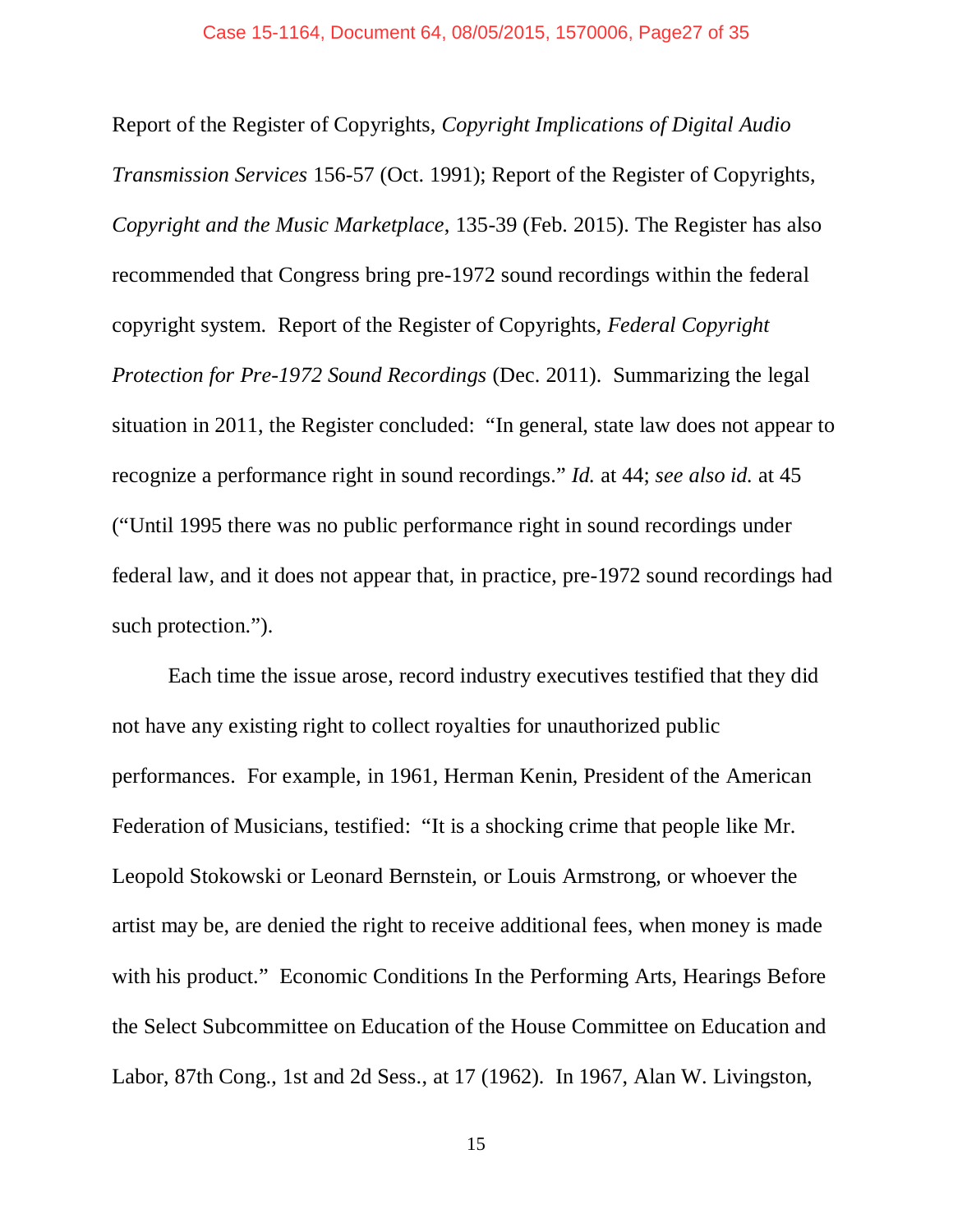President of Capitol Records, testified: "It must shock one's conscience that the playing of the delayed performance of a phonograph recording artist, however, results in no compensation to the person who made that phonograph record." Copyright Law Revision, Hearings Before the Subcommittee on Patents, Trademarks, and Copyrights of the Senate Committee on the Judiciary, 90th Cong., 1st Sess., pursuant to S. Res. 37 on S. 597, Part 2, at 498  $(1967)$ .<sup>11</sup> Jazz pianist Stan Kenton, in his role as Chairman of the National Committee for the Recording Arts, testified that unlike composers and publishers, a recording artist "receives nothing for the commercial playing of his record[,] even though the user may be reaping great profits with it." *Id.* at 542. Erich Leinsdorf, conductor of the Boston Symphony Orchestra, testified: "According to the present laws only the composer and the publisher of a musical work gets a financial benefit when the recorded work is played on the radio or on the television. The artists who recorded the work get nothing." *Id.*, Part 3, at 820.

In 1978, Barbara A. Ringer, Register of Copyrights, testified: "Broadcasters and other commercial users of recordings have performed them without permission or payment for generations." Performance Rights in Sound Recordings, Hearings

<sup>11</sup> <sup>11</sup> This occurred 12 years after the *Capitol Records v. Mercury Records* case supposedly overturned the ruling in *RCA v. Whiteman*. If that was the correct interpretation of *Capitol Records*, then Capitol was *already* entitled under state law to demand compensation for the playing of its sound recordings, and the testimony of Mr. Livingston, Capitol's president, would have been meaningless.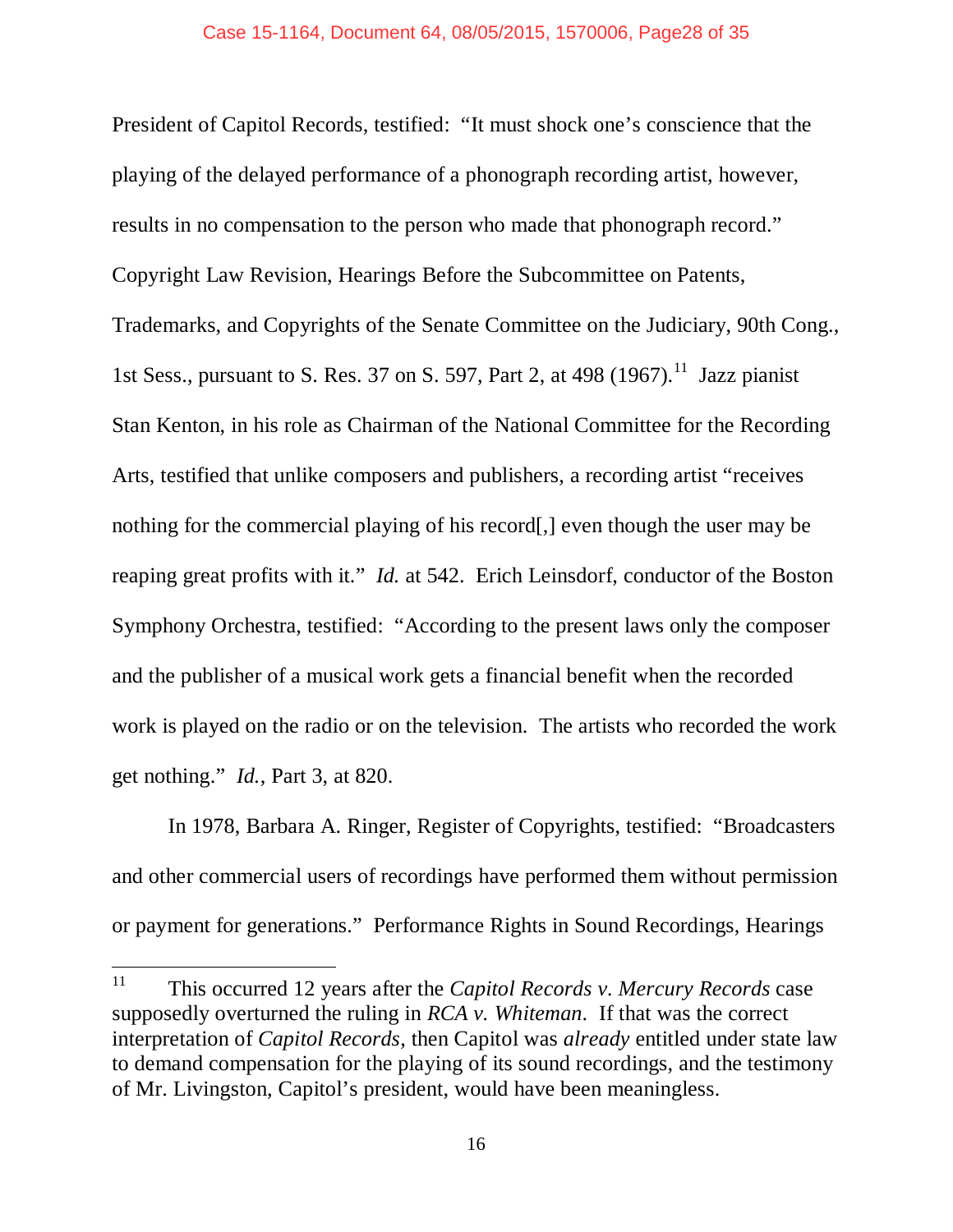Before the Subcommittee on Courts, Civil Liberties, and the Administration of Justice of the House Committee on the Judiciary, 95th Cong., 2d Sess., at 116 (1978). Victor W. Fuentealba, President of the American Federation of Musicians, asked: "Why, alone, are radio stations and others who use our music without our consent, exempt from paying for the product on which they base their business?" *Id.* at 11. The Recording Industry Association of America submitted a statement: "Under existing law, broadcasters pay the composer and publisher of the song that is played over the air in a sound recording. But the performers and record company whose artistry and skill brought that composition to life in a recorded performance . . . are paid nothing." Report of the Register of Copyrights, *Performance Rights in Sound Recordings* 726 (June 1978).

In 1991, the RIAA reaffirmed that "[c]urrently, [broadcasters] do not pay anything for the creative efforts of the musicians, artists and recording companies that produce records." Report of the Register of Copyrights, *Copyright Implications of Digital Audio Transmission Services*, Appendix at 15 (Oct. 1991). "[T]he performance royalty stream that results from the airplay and other public exposure of a hit song benefits only the composer and the music publisher; not the performing artist, not the musicians, not the record company." *Id.* at 17.<sup>12</sup> The

<sup>12</sup> That the RIAA was referring to pre-1972 sound recordings as well as more recent ones is demonstrated by the example that it chose to illustrate the issue: Bing Crosby's classic 1942 recording of "White Christmas." *Id.* at 17.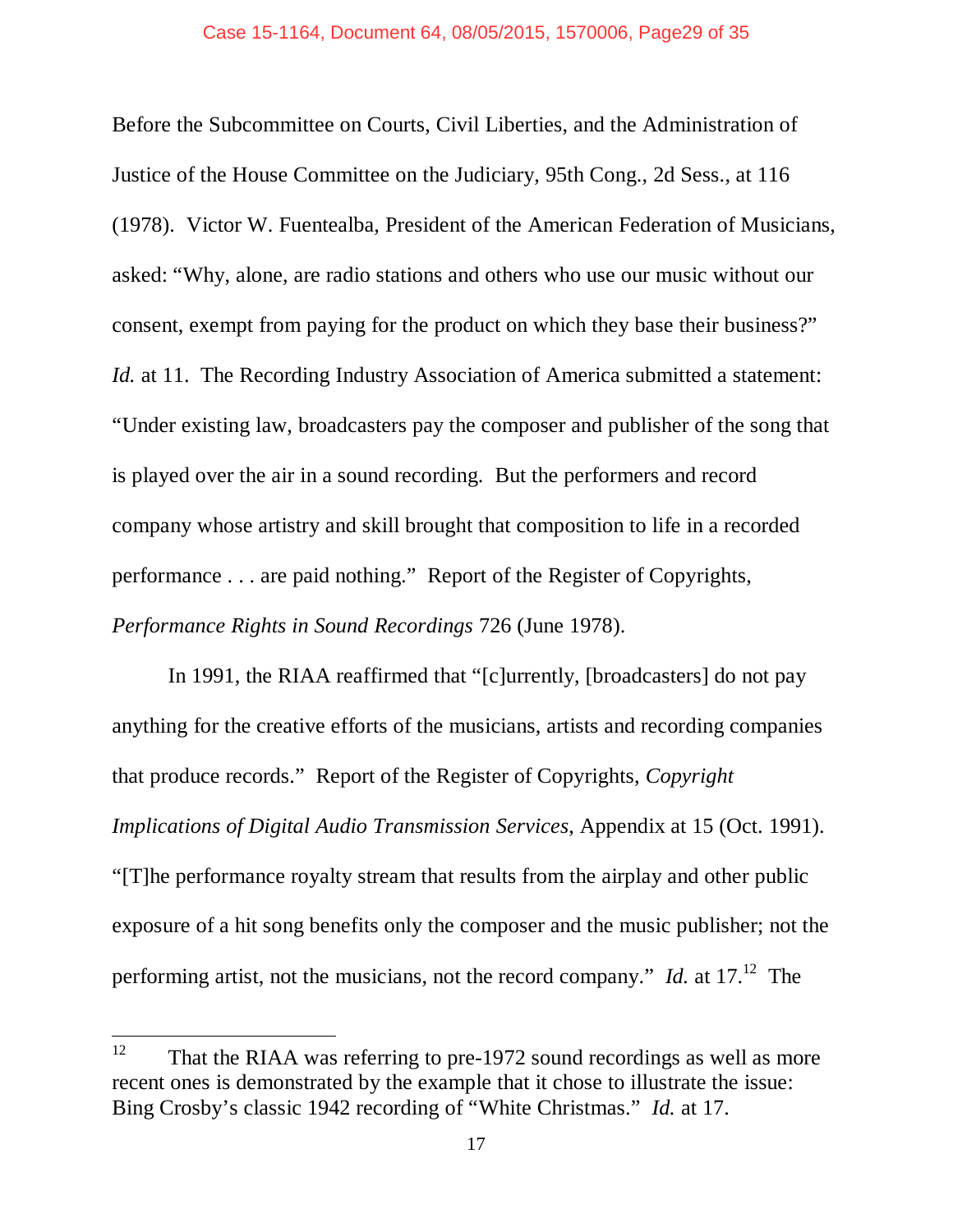AFL-CIO, American Federation of Musicians, and American Federation of Television and Radio Artists (AFTRA) stated: "We have long been concerned about the exploitation of sound recordings by broadcasters and others without compensation to those responsible for creating the recordings. No other kind of copyrighted work lacks a performance right." *Id.* at 72.

Plaintiffs would have this Court believe that each of these people testified with their fingers crossed behind their backs, silently thinking: "When I testified that recording artists and record companies did not receive any money from public performances of sound recordings, I only meant that no such right existed under federal law. Such as right exists, and has always existed, under state law. We simply chose voluntarily for decades not to rely on those state-law rights to which we were legally entitled." The notion is highly implausible. For 75 years, performers and record companies alike accepted *Whiteman* as the law and testified in Congress that they lacked a public performance right in sound recordings. With one limited exception, Congress has resisted all invitations to enact a public performance right in sound recordings. It is only dissatisfaction with Congress' judgment that has led sound recording copyright owners to try once again to get this Court to recognize a public performance right under state law.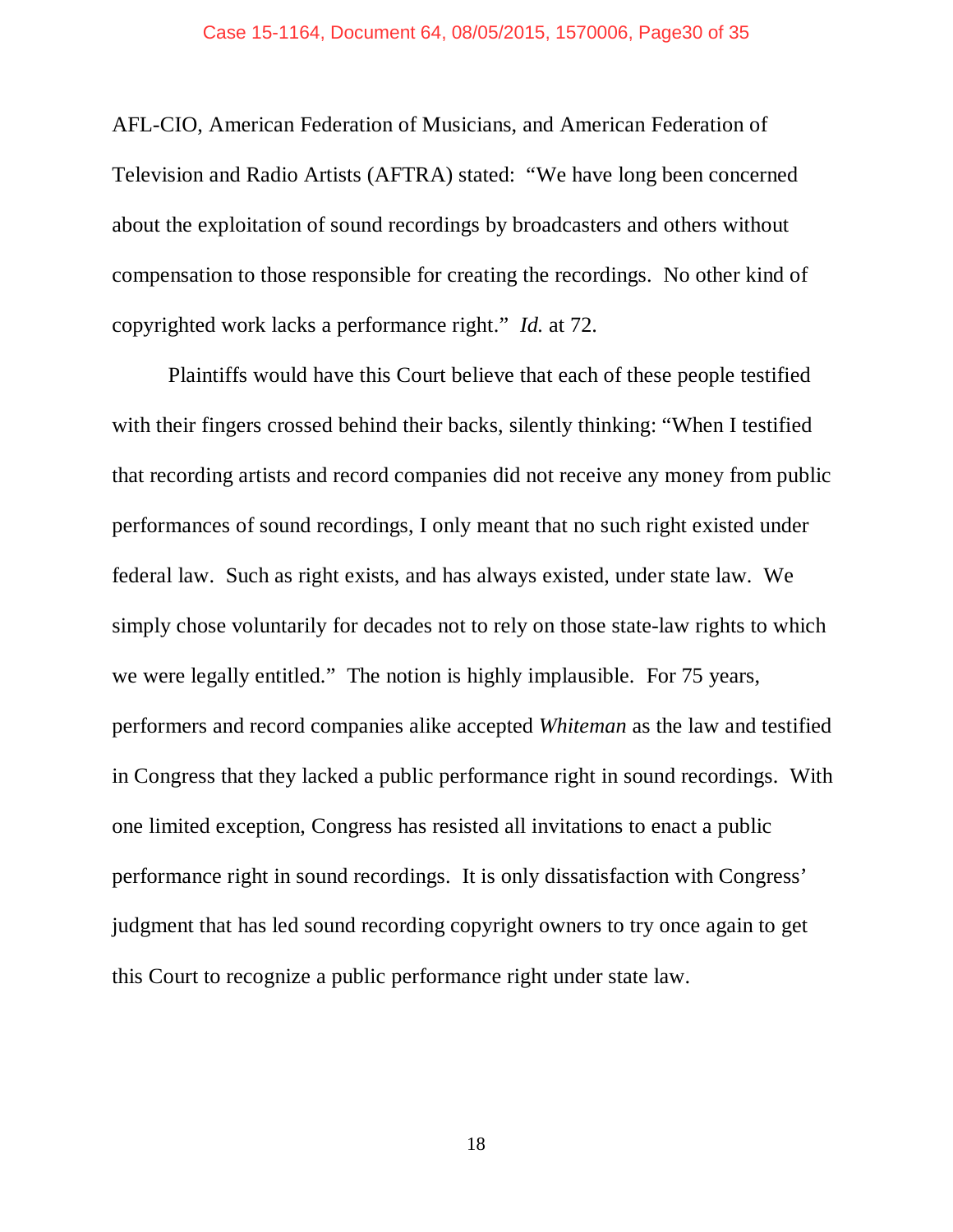#### **CONCLUSION**

Plaintiffs invite this Court to overturn 75 years of settled precedent and a settled understanding of the law in the music industry by inventing a new commonlaw right of public performance in sound recordings. This Court should decline this invitation.

Respectfully submitted,

Dated August 5, 2015 By: /s/ Eugene Volokh

Eugene Volokh UCLA School of Law 385 Charles E. Young Drive East Los Angeles, CA 90095 (310) 206-3926 [volokh@law.ucla.edu](mailto:volokh@law.ucla.edu)

Counsel of Record for Proposed *Amici Curiae* Copyright and Intellectual Property Law Professors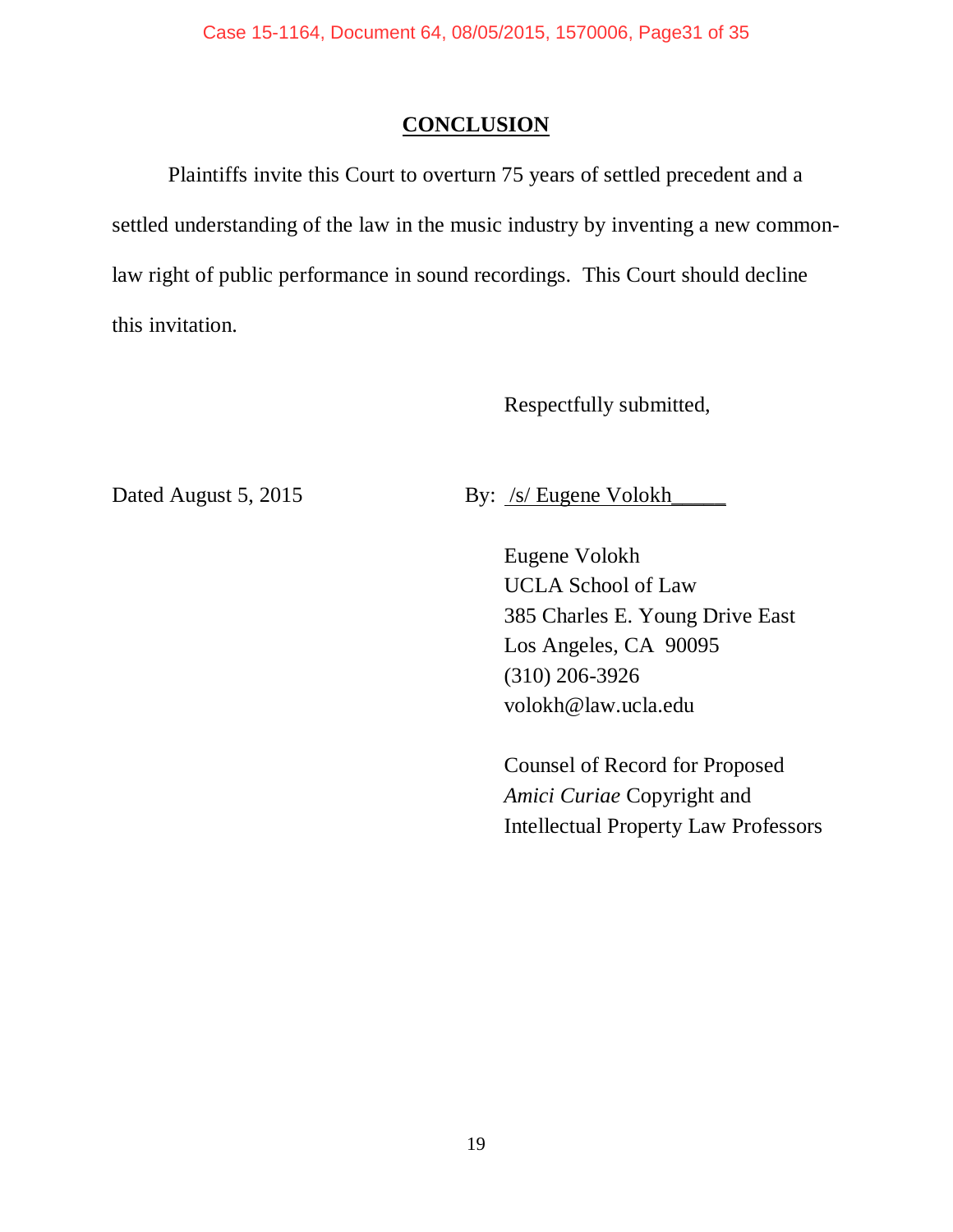#### **CERTIFICATE OF COMPLIANCE**

This brief complies with the type-volume limitation of Fed. R. App. P. 29(d) and Fed. R. App. P  $32(a)(7)(b)(i)$  because this brief contains 4,751 words, excluding the parts of the brief exempted by Fed. R. App. P.  $32(a)(7)(B)(iii)$ .

This brief complies with the typeface requirements of Fed. R. App. P.  $32(a)(5)$  and the type style requirements of Fed. R. App. P.  $32(a)(6)$  because this brief has been prepared in a proportionally spaced typeface using Microsoft Word in Times New Roman 14-point font.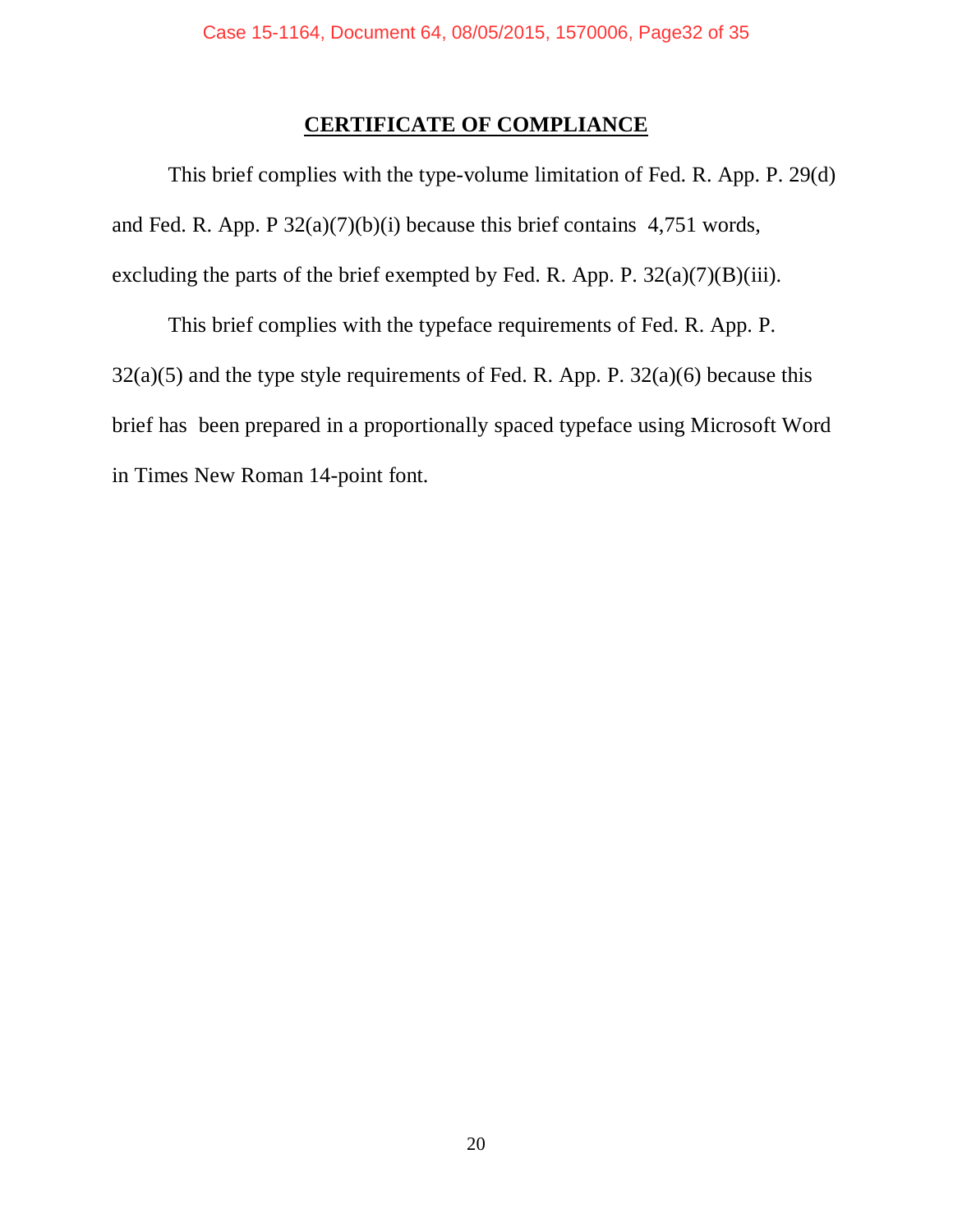## **APPENDIX: LIST OF** *AMICI CURIAE*

Howard B. Abrams Professor of Law University of Detroit Mercy School of Law

Brandon Butler Practitioner in Residence Glushko-Samuelson Law Clinic American University Washington College of Law

Michael A. Carrier Distinguished Professor of Law Rutgers School of Law

Michael W. Carroll Professor of Law and Director Program on Information Justice and Intellectual Property American University Washington College of Law

Ralph D. Clifford Professor of Law University of Massachusetts School of Law

Brian L. Frye Assistant Professor of Law University of Kentucky College of Law

William Gallagher Professor of Law and Co-Director IP Law Center Golden Gate University School of Law

Eric Goldman Professor of Law and Co-Director High Tech Law Institute Santa Clara University School of Law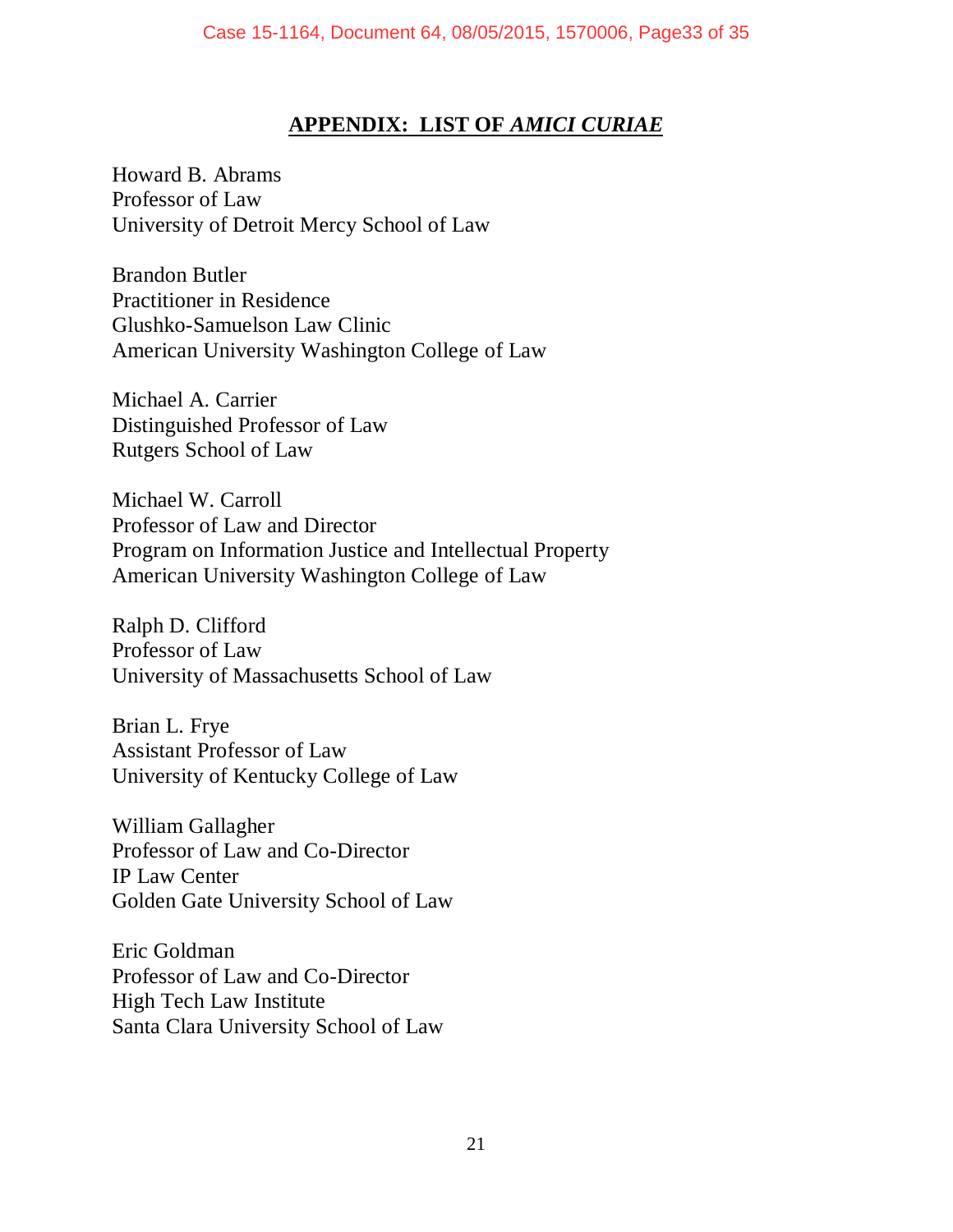James Grimmelmann Professor of Law Francis King Carey School of Law University of Maryland

Yvette Joy Liebesman Associate Professor of Law Saint Louis University School of Law

Brian J. Love Assistant Professor of Law and Co-Director High Tech Law Institute Santa Clara University School of Law

Tyler T. Ochoa Professor of Law High Tech Law Institute Santa Clara University School of Law

David S. Olson Associate Professor of Law Boston College Law School

David G. Post Professor of Law (ret.) Temple University Beasley School of Law

Michael Risch Professor of Law Villanova University School of Law

Matthew Sag Professor of Law Loyola University of Chicago School of Law

Rebecca Tushnet Professor of Law Georgetown University Law Center